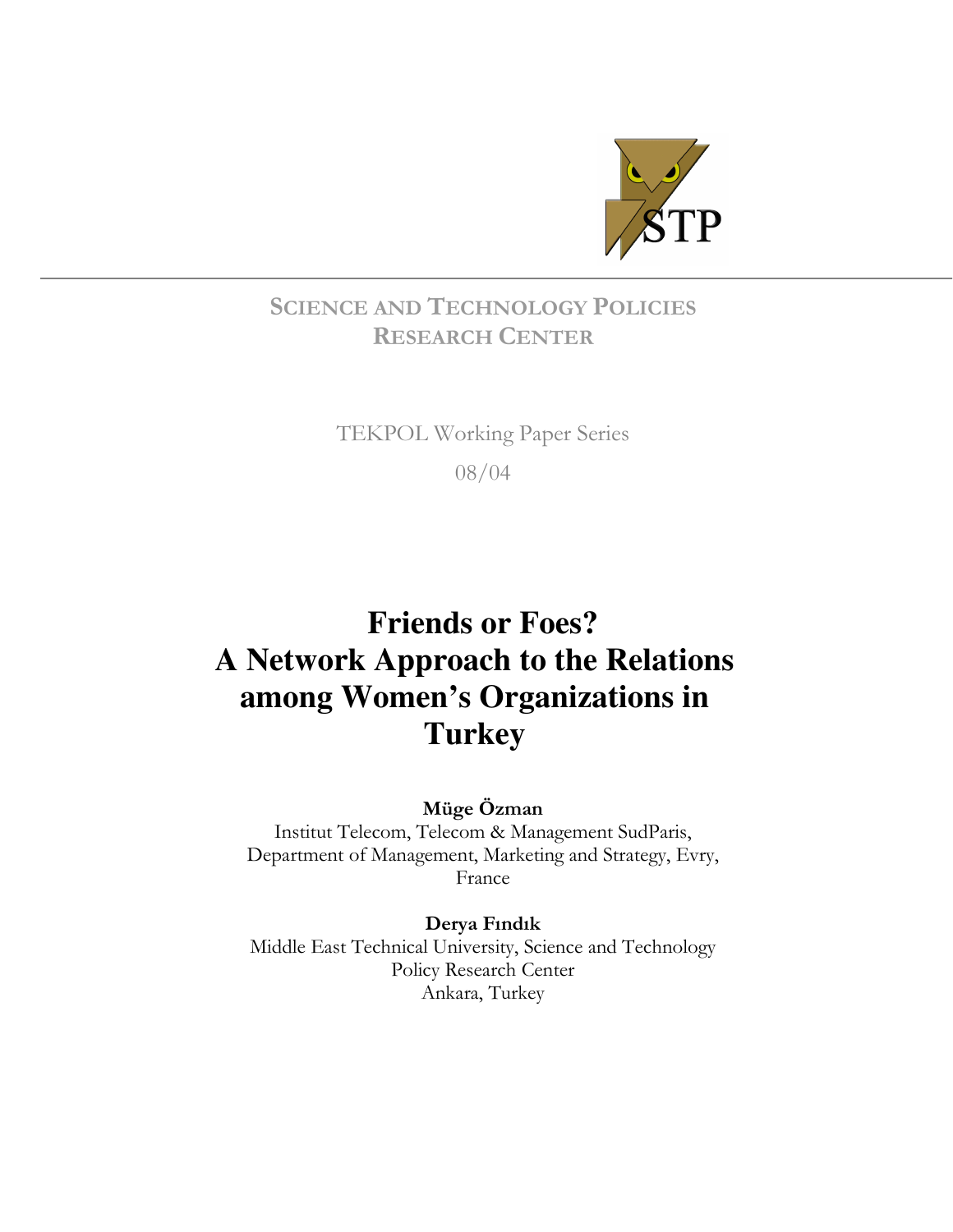# **Friends or Foes?**

# **A Network Approach to the Relations among Women's Organizations in Turkey**

Müge Özman<sup>∗</sup> and Derya Findik\*\*

*\*Institut Telecom, Telecom & Management SudParis, Department of Management, Marketing and Strategy, Evry, France* 

Tel: +33 160 76 47 85

e-mail: Muge.Ozman@it-sudparis.eu

*\*\*Middle East Technical University, Science and Technology Policy Research Center Ankara, Turkey*  e-mail: dfindik@metu.edu.tr

# **Abstract**

In this paper we investigate the state of networks among women's organizations in the capital city of Turkey. There is a considerably widespread opinion among Turkish policy makers, scholars and public that networks among NGOs should be strengthened for increased effectiveness, and that currently these networks are not strong enough. The starting point of this research has been the question of whether this view of networks can be demonstrated empirically. Our study is composed of detailed interviews with 28 active women's organizations concerning their ties with other organizations. We analyse the physical architecture of their networks. We investigate how inter-organizational networks emerge, what barriers exist for their effectiveness, and what benefits do organizations achieve from them. Our results reveal that while people working in various organizations are intensively involved in personal linkages, resulting in a very dense network of informal relations between organizations, these are hardly transformed into collaborative actions in the context of formal projects where parties commit their resources for longer periods. We investigate the reasons underlying this phenomenon.

 $\overline{a}$ 

<sup>∗</sup> Corresponding author.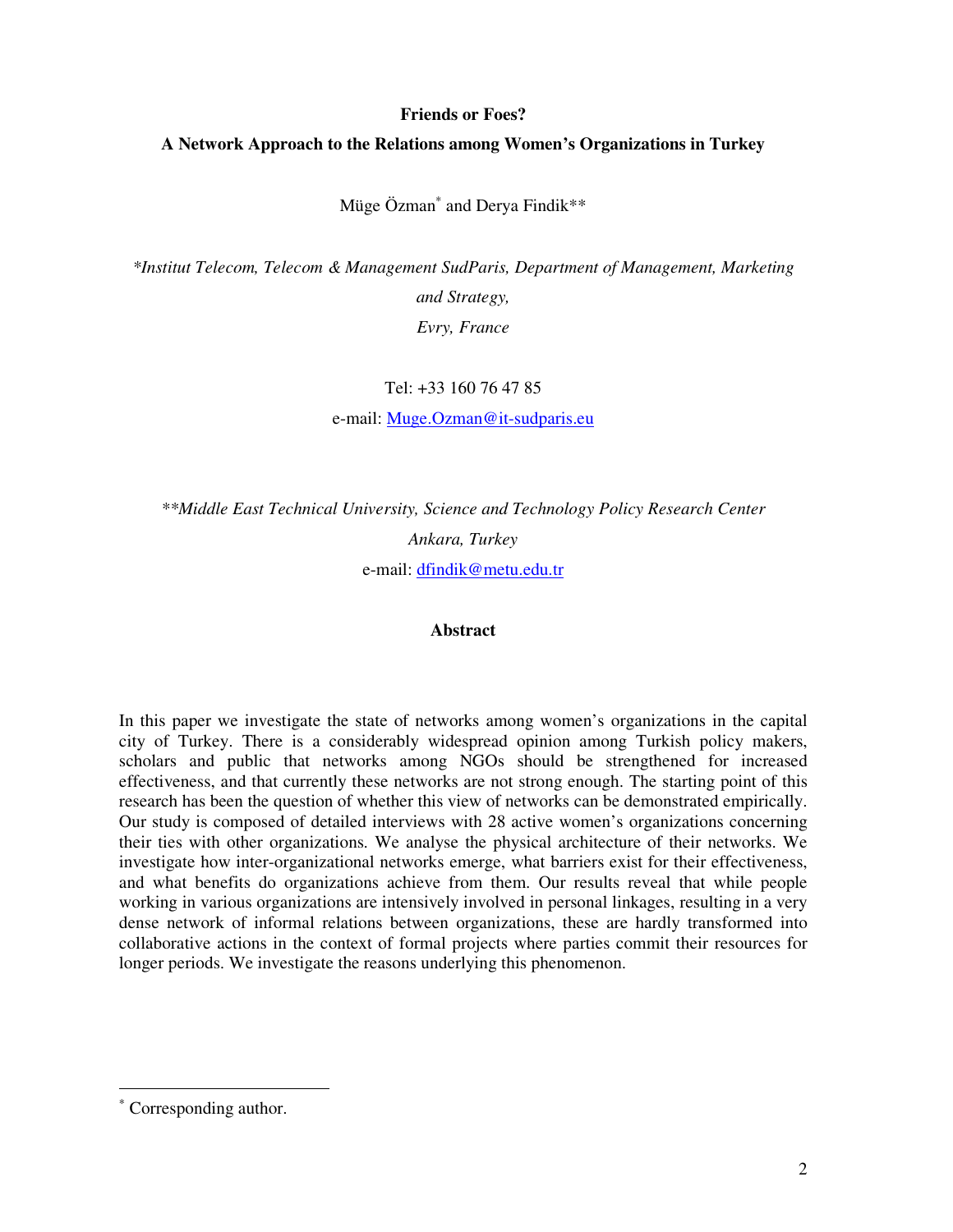# **1. Civil Society Organizations and the Network Approach**

During the last three decades adopting a network view has played an important role in understanding civil society. In the network view, the aim is to investigate the impact of the relationships among actors on the performance of them individually or on the network itself. Today it is widely accepted that networks of NGOs can be more effective than individual and isolated organizations. For example networks may expand the individual capacities of organizations by providing increased social capital and building synergy among disconnected NGOs (Liebler and Ferri, 2004). Networking facilitates exchange of information, experiences and resources, provides reciprocal support among organizations, and facilitates the development of a common identity and a feeling of belonging which strengthens institutionalism (Ranaboldo and Pinzas, 2003). Networks facilitate coordination so that duplication of work is reduced and through networks, parties can find support for the identification and solution of critical problems (Starkey, 1998), have access to financial resources (Ashman et al., 1998) and increase their capacity for learning (van Zee and Engel, 2004). In addition networking improves trust between organizations which reduces opportunistic intentions. Trust also enables members of the network to understand the goals of action and develop a common language (Achrol, 1996) and sense of belonging to the network.

Despite all these potential benefits of networks among organizations, not all NGO networks have been a success story. The synergy achieved through networking largely depends on external and internal conditions (Lasker et al., 2001) and on the match between the goals of the network and actions of partners. What makes a NGO network successful? According to Taschereau and Bolger (2007), effective networking among organizations depends on the external environment characterized by an open political space, availability of information and communication technologies (ICTs) and existence of donors and funds. Effective networking also depends on network capabilities, informal leadership, collective identity and legitimacy, technical expertise, participation, and needs of participants. For the network to function effectively, network participants need to be open, willing and able to learn form each other (Engel 1993), which requires a high degree of trust among participants of the network. Members should have the capacity to contribute in terms of skills access, time and money available. Participants should be committed to networking activities.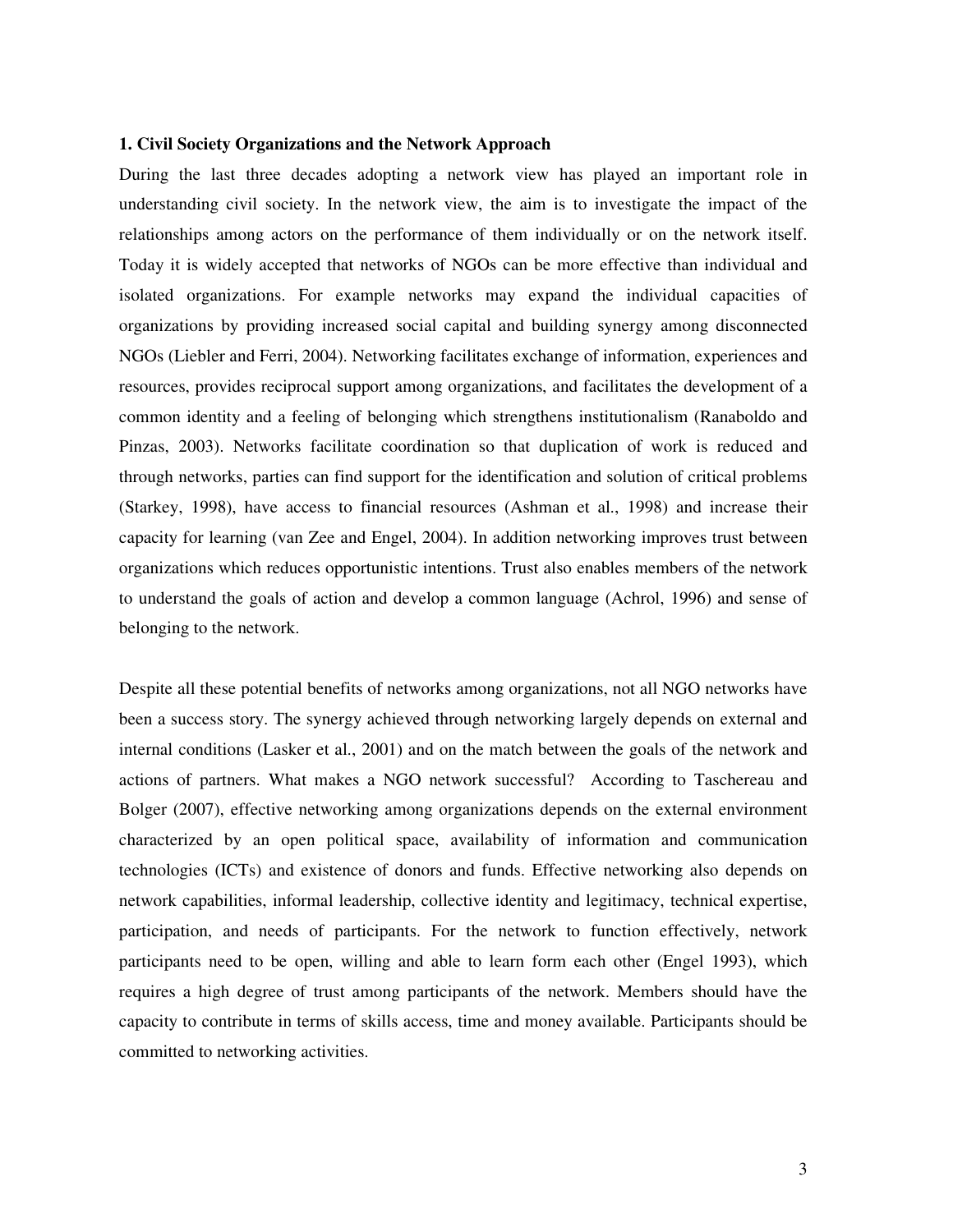Recently a number of studies have been conducted especially in developing countries to analyse and assess networks of NGOs in different fields. As far as NGO networks are considered it is important to distinguish between two types of networks according to their formation. Firstly most NGO networks are intentionally formed under the guidance of a national or international umbrella organization, which aims to link independent NGOs.<sup>1</sup> For example in Turkey, Civil Society Development Center (STGM) is an example of this type of organization one of whose aims is to "establish communication networks, support efforts to create national NGO platforms and to encourage all forms of exchange of information and experience among  $NGOs$ <sup>".2</sup>

In the second case, networks among NGOs are self organizing in which there is no organizing formal authority but the decisions of collaboration of the individual NGOs is the main mechanism which forms the network. Research in the latter field is limited mainly because of data collection difficulties on networks.<sup>3</sup> Because networks are formed without any central mechanism to coordinate the behaviour of members, such networks can induce significant reduction in transaction costs of establishing communication, coordination and control. But whether this is the case depends on their effectiveness. For the case of Turkey, there is a common belief among the public and professionals that the networking activities among organizations are not effective, and they should be strengthened. <sup>4</sup> This paper is concerned with such self-organized NGO networks and addresses the following questions for the case of Turkish networks of organizations working on women's issues: How do these organizations self-organize into networks without any external coordination mechanism? Are networks perceived to be effective by members, and what are the obstacles to effective networking? This paper aims to answer these questions in the context of a developing country example. Our case study is composed of the detailed interviews with 28 women's organizations concerning their external relations in Turkey, capital city of Ankara. Ankara was chosen as a location because of its strategic importance for the country. Firstly it is the geographically close to the public institutions, government offices and research centres which makes it a fruitful region as far as networking activities among organizations are concerned. Secondly, Ankara has the highest number of women's NGOs per capita in Turkey.

 $\overline{a}$ 

<sup>&</sup>lt;sup>1</sup> For example, see Abelson (2003)

<sup>&</sup>lt;sup>2</sup> http://www.stgm.org.tr

 $3$  See for example, Rodríguez et al. (2004) for a study of links between NGOs in Spain.

<sup>&</sup>lt;sup>4</sup> See for example STEP (2006), which is the Civil Society Index Project (www.step.org.tr)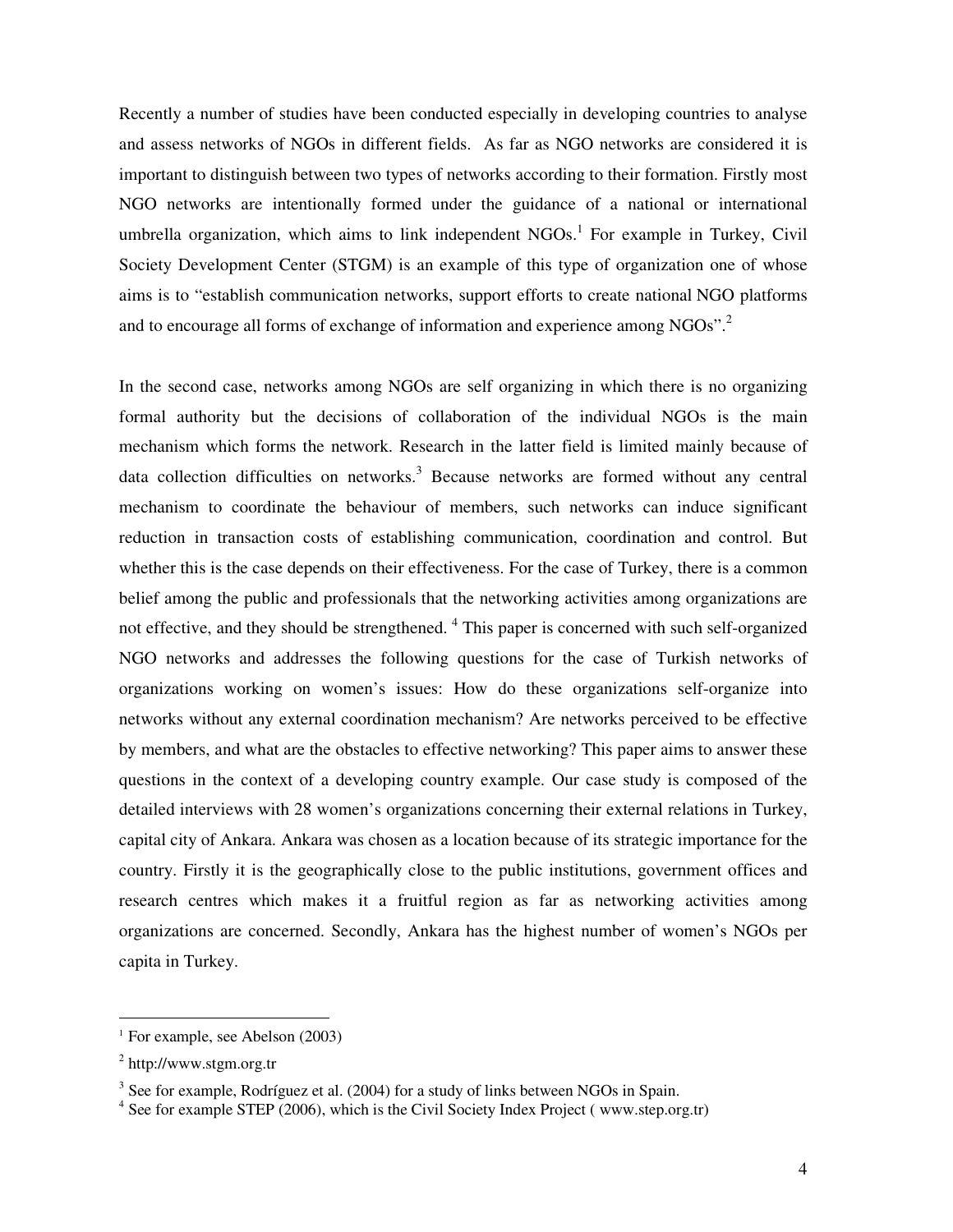The paper proceeds as follows. In the second section we make an overview of NGO activities in Turkey, providing some descriptive statistics, summarizing some problems they face and giving brief information on their networking activities. In this section we also discuss whether networks can be a remedy to the problems Turkish women's organizations are faced with. In the third section we present our data and method and provide some descriptive results of the surveys. Fourth section is devoted to the results of our network analysis and discussion of the results. Some concluding remarks follow.

# **2. The case of Turkey: NGOs and their relations**

The recent decades have witnessed an unprecedented growth in the number of NGOs in Turkey. Research centers on civil societies in general and those which focus on woman studies are becoming increasingly widespread, which are specialized in carrying out research regarding the activities of NGOs and promoting linkages among them.<sup>5</sup> Figure 1 demonstrates the number of NGOs in selected fields. According to this table, especially environment, education, women, and health seem to be main interests in the society.



Figure 1 Number of NGOs according to subject Source: Civil Society Development Center

 $\overline{a}$ 

The distribution of women's organizations in Turkey is uneven in terms of geography. A considerable amount of women's organizations is located in western part of the country. Activities carried out by most of these women's organizations are on education of women, violence against women, health of women and family, labour participation, or promoting the

<sup>&</sup>lt;sup>5</sup> Some well known centers are, Bilgi University NGO Training and Research Center, and the women's studies departments in Middle East Technical University, Ankara University and Hacettepe University.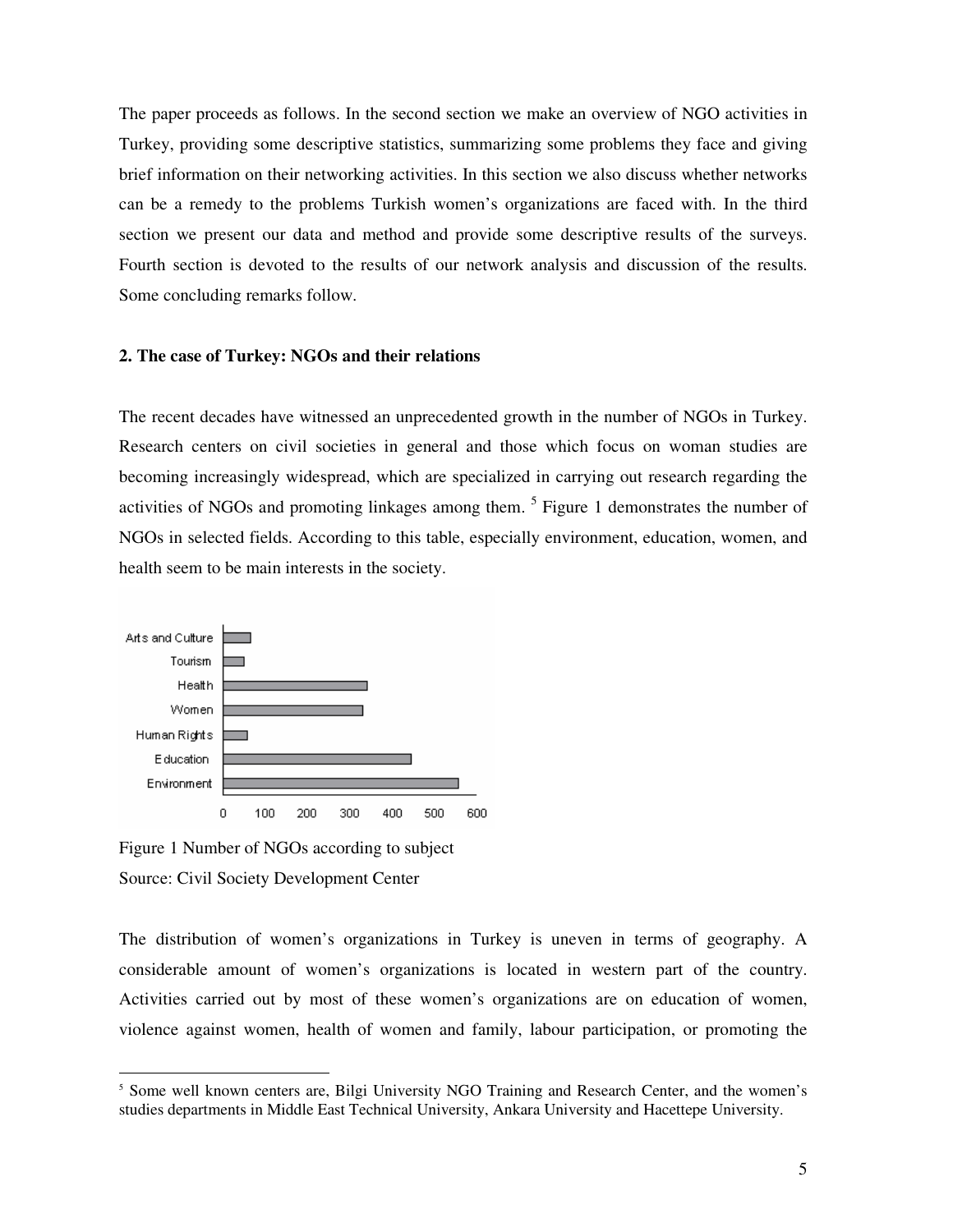welfare of women belonging to a particular group (i.e. Kurdish women, Muslim women, lesbian women, etc.)

Although increasing number of organizations on women's issues seems promising to develop civil society culture in the country, organizations in Turkey are confronted with many problems and limitations. Barriers to the development of them stem both from their internal environment and external environment. Considering the potential advantages of networks as explained above, most of these problems can be overcome by building effective networks among organizations and creating an environment to sustain networking. Next we summarise the main problems faced by civil society organizations in Turkey and potential benefits of networks.

# **2.1. Some Problems facing women NGOs in Turkey**

The main problems facing women NGOs in Turkey can be grouped under two headings. The first one is related with funding difficulties, and the second one is related with a limited willingness to participate in civil society activities in Turkey.

Kentel (2002) states as one of the most important problems organizations' not sharing knowledge and experiences with others after implementation of projects. This increases the gap between different NGOs in terms of their fund raising performance, and some NGOs suffer significantly from lack of experience, knowledge and skills to apply to funding sources for their projects.

Another problem is related with the fact that in searching for external funds NGOs can underestimate their organizational priorities and fields of specialization for the sake of accessing financial resources and sustaining themselves (Kentel, 2002). This produces inefficiencies in allocation of resources. For example funds available for a certain target are not necessarily allocated to those specialized NGOs, but they are more likely to be obtained by publicly recognized organizations.

Strikingly, one of the most important reasons underlying inadequate funding is not the lack of funds, but rather, the lack of connection with other organizations that provide resources, underlining the importance of key actors like public institutions who have the information about what resources are available. Those NGOs having strong linkages with these institutions may be more advantageous than the other organizations that do not have access to such networks. In addition the age of the organization and public recognition may also be the other impediments to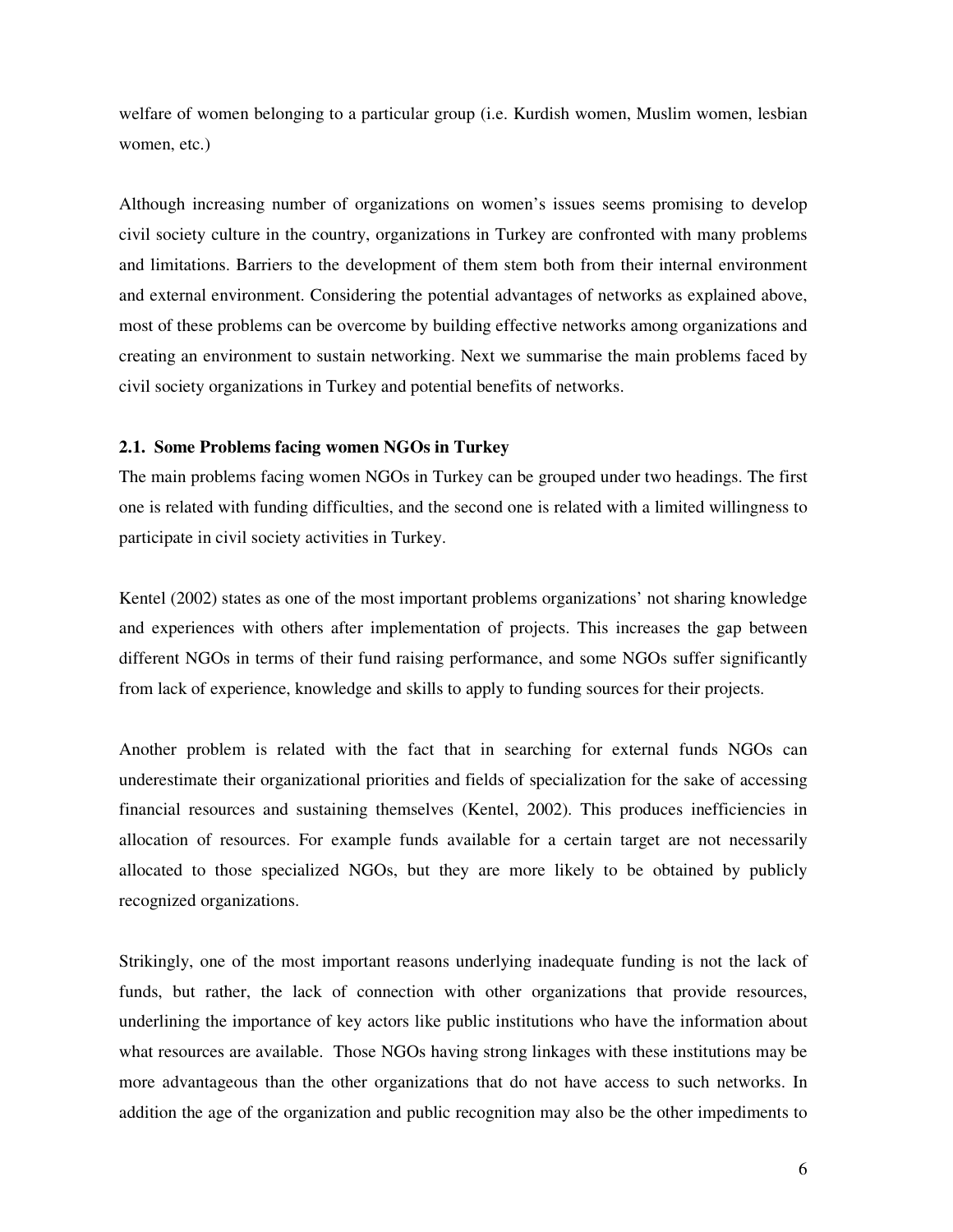obtain resources. For example relatively young and in most cases very dynamic organizations have difficulty in accessing funds since they are not recognized by other sources of funding.

Internal or international donors are an important funding mechanism for NGOs. However, according to STEP (2006), donors are usually in the form of direct aid from individuals to individuals. This is because of the fact that NGOs are not widely recognized by the public as intermediaries who organize the flow of resources between parties. One of the funding mechanisms is applying to project calls from international organizations. Nevertheless, many organizations declare that they lack the relevant knowledge and experience to compete with other powerful organizations in applying to such projects.

The second important problem facing NGOs is that membership to NGOs or voluntary participation is weak due to lack of resources and interest among people. Studies which focus on NGO membership in Turkey indicate that high levels of participation to NGOs exist in culture, art, and education whereas women's organizations membership had the lowest level in the same study (STEP, 2006).

# **2.2 Networks as Remedy to Access to Funds, Experience and Skills**

Cardenas (2000) argues that capability of the organization determines the level of network participation. She underlines the importance of civil participation to NGO activities, and suggests that promoting participation to NGOs in the society, and encouraging memberships will provide suitable conditions for the development of networks between NGOs in Turkey.

One of the most important barriers to networking in Turkey has been mentioned to be the low level of trust among people in Turkey. According to World Values Research (2001), only 18.6 percent stated that most people can be trusted. Cardenas (2000) emphasizes that building partnerships based on trust and mutual respect should be compatible to local realities like the openness of the policy environment, the levels of experience and sophistication of the network, and the technical, human and financial resources available to the network.

As mentioned before, links with international organizations play a crucial role for domestic NGOs. According to Stark et al. (2005), problems which stem from lack of assertiveness can be overcome through new local and transnational ties that will give these organizations the power for the joint action. Nonetheless, in Turkey links to international organizations are very limited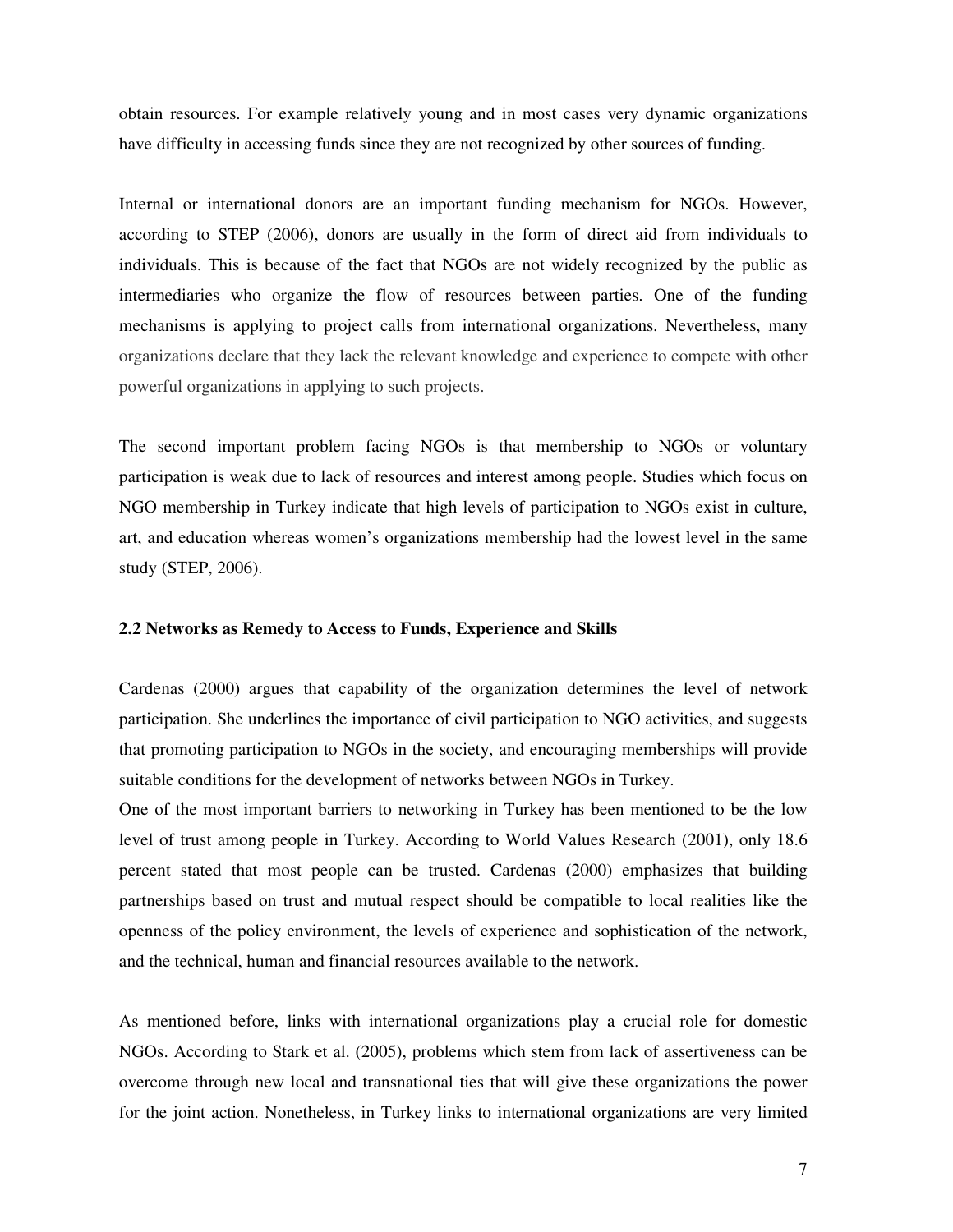and existing linkages and networking for joint access to funds is at low level (STEP, 2006).Problems of sustainability play a crucial role in networking between organizations. Organizations need both financial resources and human capital. However, organizations cannot sustain themselves because of absence of skilled staff and technical infrastructure (Ünsal, 2006). Knowledge flow may become possible with skilled personnel in the organizations since skilled members may have extant networks.

To our knowledge there has been no empirical analysis of NGO networks in Turkey up to now, despite a very high growth in the number of NGOs in the last ten years. Moreover, several umbrella organizations to promote networks among NGOs have been founded recently<sup>6</sup>, and both scholars and policy makers have been emphasizing the importance of NGO networks during the last decade. The increased emphasis on networking among NGOs has also been evident from various activities at public level, like the foundation of the so called 'open radio' and the launching of a newspaper called "bizim gazete' which both emphasize increasing communication among NGOs as one of their aims.

Seemingly there are some barriers to effective networking in Turkey. Here the term effective should be underlined because rather than lack of networking, there seems to be problems in terms of openness of NGOs in their external relations. Existing relations are mostly based on friendships and mutual visits. Seemingly in these informal networks members collect information on "who does what" rather than collaborating for joint action following a specific target. Indeed it has been shown that there is a general reluctance to collaborate among NGOs in the context of joint action (STEP, 2006). Although umbrella organizations have an important role in influencing political processes by networking, the rate of networking under an umbrella organization is also low in Turkey (STEP, 2006).

In this study, our first aim is to understand the patterns of networking among NGOs. By patterns of networking we mean analyzing how organizations perceive networking from different aspects. Secondly, we aim to unravel whether networks are indeed perceived to be ineffective by organizations themselves as most studies reveal. If this is so, our third aim is to unravel the reasons behind ineffectiveness of networks. In doing so, we make use of social network theory and by representing their network physically; we investigate the characteristics of these networks.

 $\overline{a}$ 

<sup>&</sup>lt;sup>6</sup> Some examples are STGM and Bilgi University NGO Training and Research Center.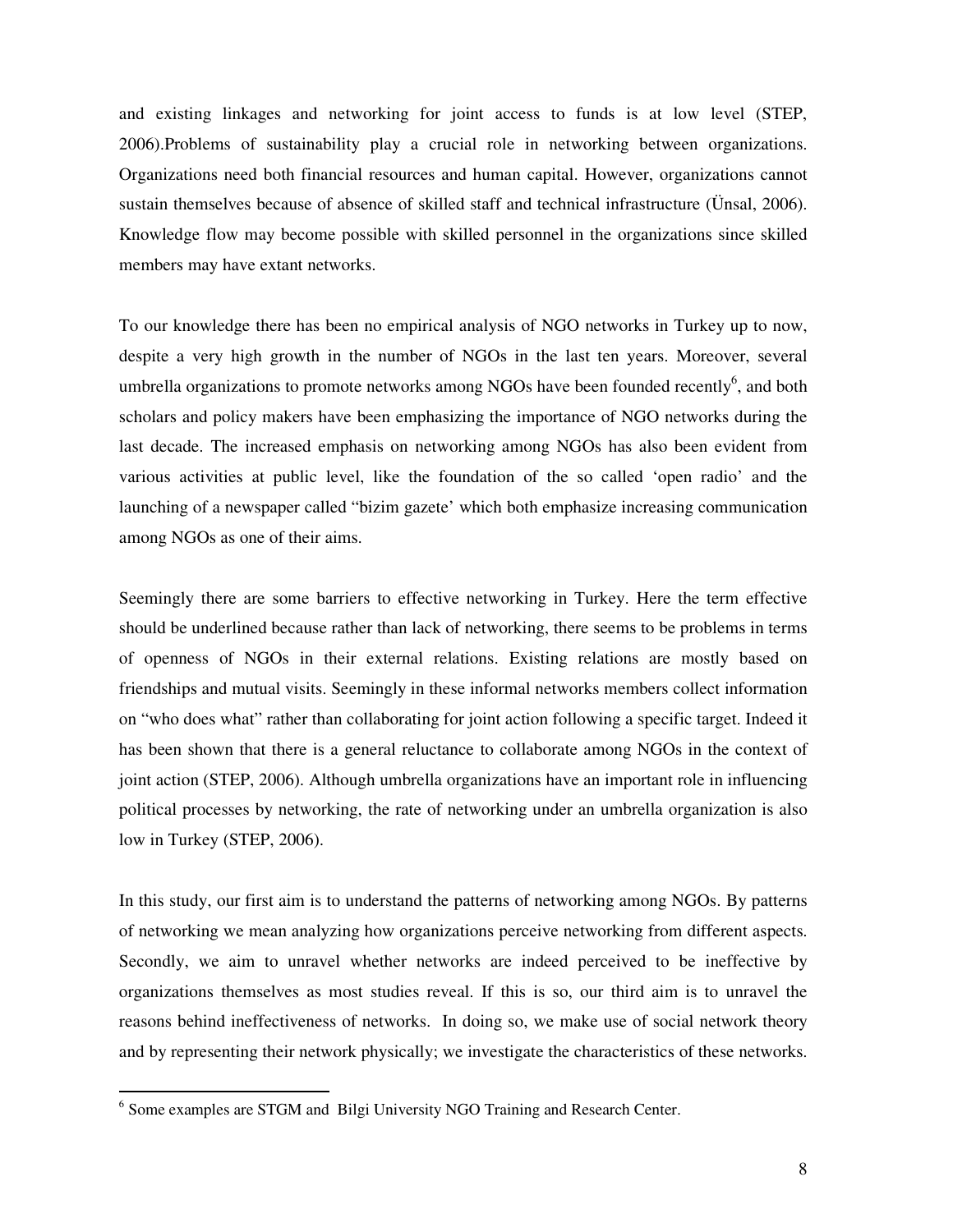As mentioned above, this study is different from other research in that we focus on self-organized networks rather than intentional networking activities under an umbrella organization. In addition to addressing these questions, we provide some descriptive information on women NGOs in general and their communication patterns.

# **3. Data and Method**

In this study, we analyse the networks of women's organizations in Ankara.<sup>7</sup> For this purpose, face to face interviews lasting approximately 1.5 hours were made with 28 women's organizations. Ankara was chosen as the location because of its strategic importance for the country. Firstly, it is the capital city of Turkey and geographically close to the public institutions, government offices and research centres. Consequently, Ankara has the highest number of women's organizations per capita in Turkey.  $8$  In selection of the sample, several sources were combined so as to confirm that most active organizations are included. <sup>9</sup> Surveys are composed of five parts and some descriptive results are given in Table 1.

# **3.1 Profile of the organizations:**

 $\overline{a}$ 

Organizations are examined in terms of type, age, target audience, funding sources, technical infrastructure, and the aim of activities, educational level of members and age distribution of members.<sup>10</sup>

In addition, we asked the respondents to describe the goals of the organization, and the main activities they carry out to achieve these goals. In doing so, we also presented the interviewees with a range of activities, and asked them to rate the importance of each activity for the organizational targets on a scale from 1 to 5 (1 corresponds to the least important, and 5 corresponds to the most important). The results of this part are given under questions P1 and P2 in Table 1.

 $<sup>7</sup>$  Because our sample includes also some research centres within universities, we prefer to use the more</sup> general term "organizations" rather than NGOs in referring to our sample.

<sup>&</sup>lt;sup>8</sup> In Ankara, population of the city per women's organizations is about 63,450 whereas the population of Istanbul per women's organizations is about 83,672.

<sup>&</sup>lt;sup>9</sup> We used the following databases: NGO database of STGM (2006), Flying Broom NGO Database (2002), and British Council NGO Database (2003). After preparation of a preliminary list composed of 25 NGOs in Ankara pilot surveys were conducted with 5 organizations. To confirm that all non-dormant NGOs were included, we showed the list to pilot survey respondents. In this way the list was extended to include 29 organizations of which we were able to interview 28.

<sup>&</sup>lt;sup>10</sup> See Appendix for descriptive results of this part.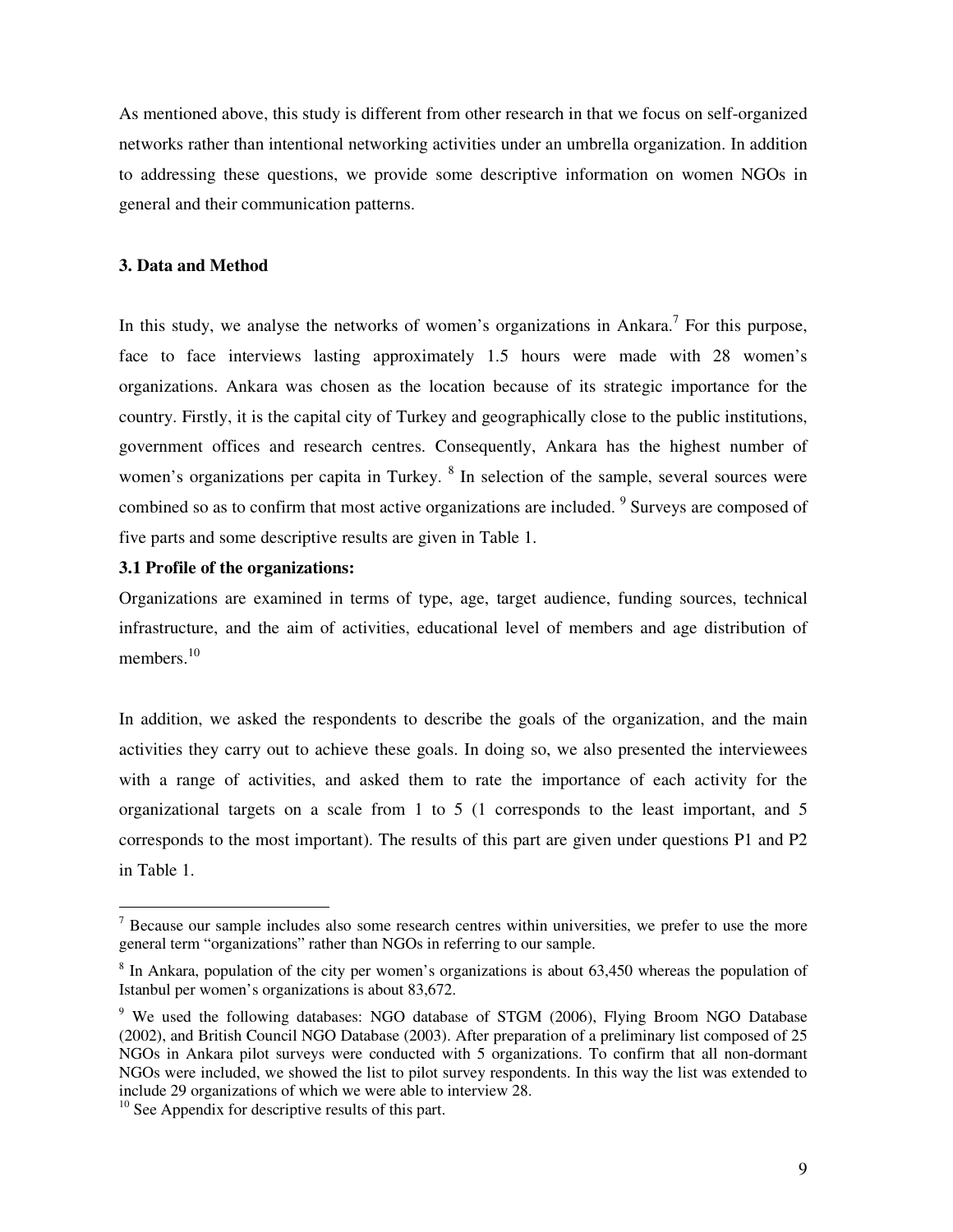# **3.2 Networks of the organizations:**

 $\overline{a}$ 

This part of the interview is composed of two parts. In the first part, the aim was to understand how organizations perceive collaborations with other organizations. More specifically, the questions in this part address how organizations select partners and what they gain from networks. (Questions N1-N4 in Table 1). The answers to these questions are provided on a scale from 1 to 5.

The second part is concerned with constructing a network of organizations physically. This part is composed of forming a friendship network (i.e. who is friends with who), and a formal network (i.e. who signs what types of agreements with who).<sup>11</sup> For the first question, the interviewees were asked to identify women's organizations with whom they have an acquaintance with. For this purpose, they were shown the list of women's organizations in Turkey, from which they ticked the organizations they meet and know informally.<sup>12</sup> The friendship network is a directed network, and it is shown in Figure 3.

In the next question, the respondents were asked to consider all the projects, campaigns and medium to large scale activities they have carried out during the last 5 years. They were asked to provide the name of project partners, as well as the name and content of the project. We term this network as the formal network, and it is shown in Figure 4. Obviously because project partners maybe different types of organizations the members of the formal network are not confined to women organizations.

 $11$  During the pilot interviews, the interviewees had difficulty in understanding what is referred to by a "link" with another organization. We understood that the design of this question required more clarification. For example interviewees in organization Y stated that they have many friends in organization X, but they don't necessarily carry out projects and campaigns together, although they are fully informed about what the other organization is doing. This is why we redesigned the questionnaire to take into account two types of relations. The first is "who knows who", and the second is "who works with whom". Consequently, two networks were obtained.

<sup>12</sup> Collecting network data in this way has some difficulties. To ensure that the responses were as objective as possible, the question was asked in the following way: "Among the list of organizations, please tick those to whom we (as interviewers) can go with your reference and when we do so, you feel confident that we will be regarded in an agreable way".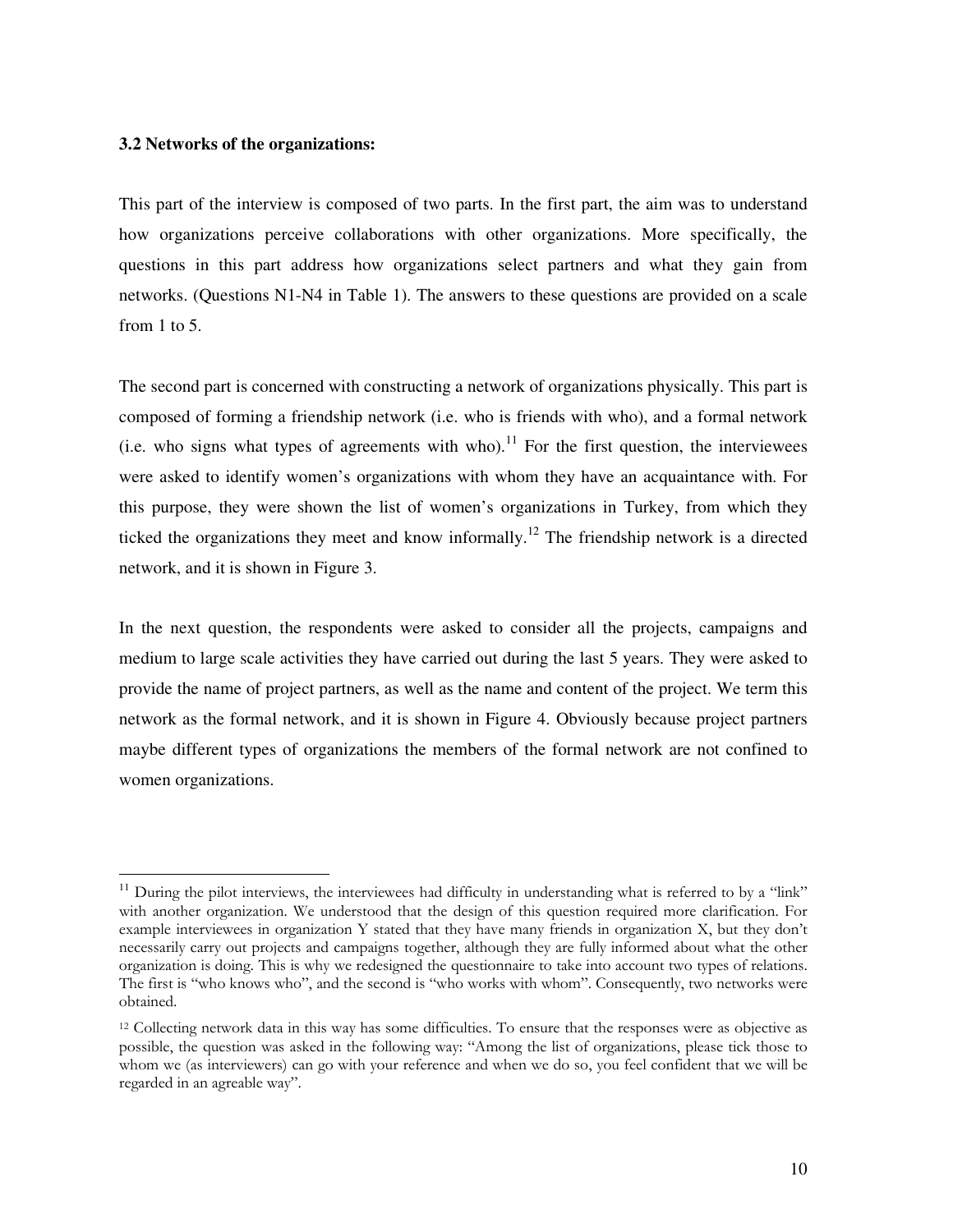In this way we constructed two networks, one of which is the friendship network, and the other is the network of formal projects. The results of this part of the survey are given below in the networks section.

# **3.3. The use of ICTs and Means of Communication between organizations**

The aim of this part of the survey is to unravel what tools organizations use commonly for communication. These questions are given in questions C1-C4 in Table 1.

# **4. Results**

 $\overline{a}$ 

# **4.1 What do they do, and how do they do it?**

Table 1 provides the results of the survey. According to the interviews, majority of the NGOs in Ankara are concerned with education of women in Turkey. This is in correspondence with the overall pattern in Turkey about NGOs, as shown in Figure 1, where education has a very important role. Question P2 reveals that the mostly common activity is organizing seminars and conferences, training services, and broadcasting knowledge to the public. Indeed, most of the women's organizations stated that they know each other from mostly conferences, seminars, training sessions and meetings.

# **4.2. How do they perceive networks?**

In this part, the first question is concerned with identifying the types of organizations the interviewed organizations collaborate most with. According to the results, other women organizations are most common partners. This is because organizations contact other women organizations mostly through seminars, conferences, meetings and platforms, which are among the most common activities that they perform. From the interviews, it was also understood that university research centres play an important role among partners. This is hardly surprising where education plays an important role in activities. Thirdly, linkages with international organizations are common. Indeed, during the last decade many projects with the UN has been carried out which involves Turkish women organizations.<sup>13</sup>

<sup>13</sup> In addition, the internationalization of NGOs have also been strengthened by the inclusion of Turkey in the sixth framework programme of the EU, which resulted in increased partnerships between Turkish NGOs and their foreign counterparts.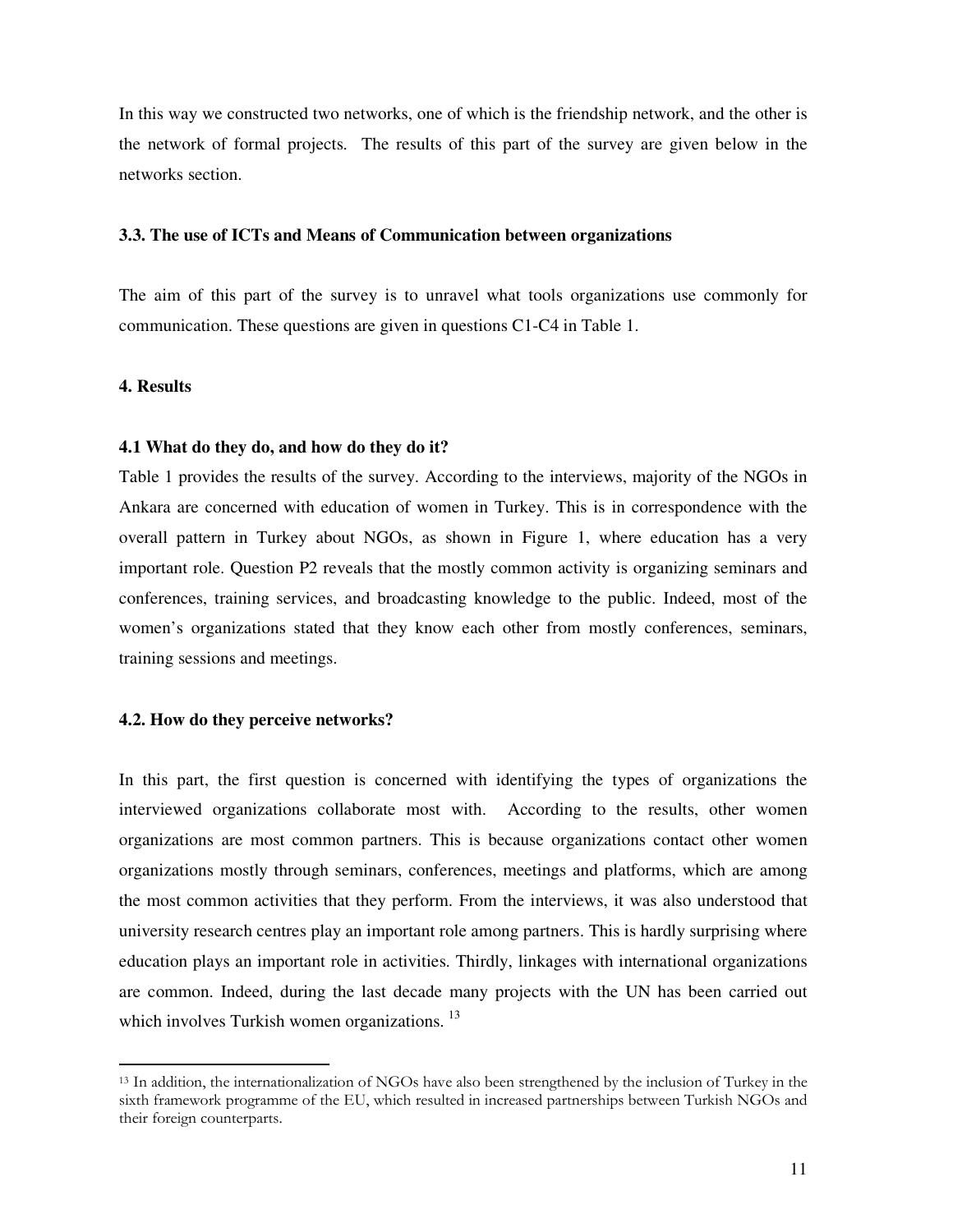Question N2 is concerned with partner selection. In other words, what criteria do organizations use in selecting their partners? It is seen that the most important criteria in partner selection is to have a "common goal and ideology". A second important criterion is to make use of "complementarities in knowledge, experience and resources".

Question N3 addresses the benefits that networks yield to organizations. According to the results, the most common benefit that organizations gain from networks is to "increase their power and legitimacy". Secondly, organizations use their networks to have access to information about other organizations and new opportunities.

Final question in the network section addresses what types of barriers organizations face in carrying out activities with others. Two responses turned out to be very significant. The first one is conflicts because of ideological differences, and the second one is lack of trust, because the partner did not meet its responsibilities.

# **4.3. Use of ICTs**

 $\overline{a}$ 

The questions in this part of the questionnaire address the importance of various communication means to: get formation from outside (C1); diffuse knowledge about their activities to the public (C2) and diffuse information about their activities to their members (C3). We also asked their opinion on the efficiency of various communication methods. The results reveal that personal conversations and telephone are the most commonly used means of communication.

New technologies may change the structure of communication, but in the case of Turkey this does not seem to be the case. Use of e-mail lists, while a preferred mode of communication is much better substituted by personal communications through telephone, or face to face contacts. One of the reasons is that they don't have access to ICTs, but more importantly, as revealed in our interviews, the use of it is not yet habit.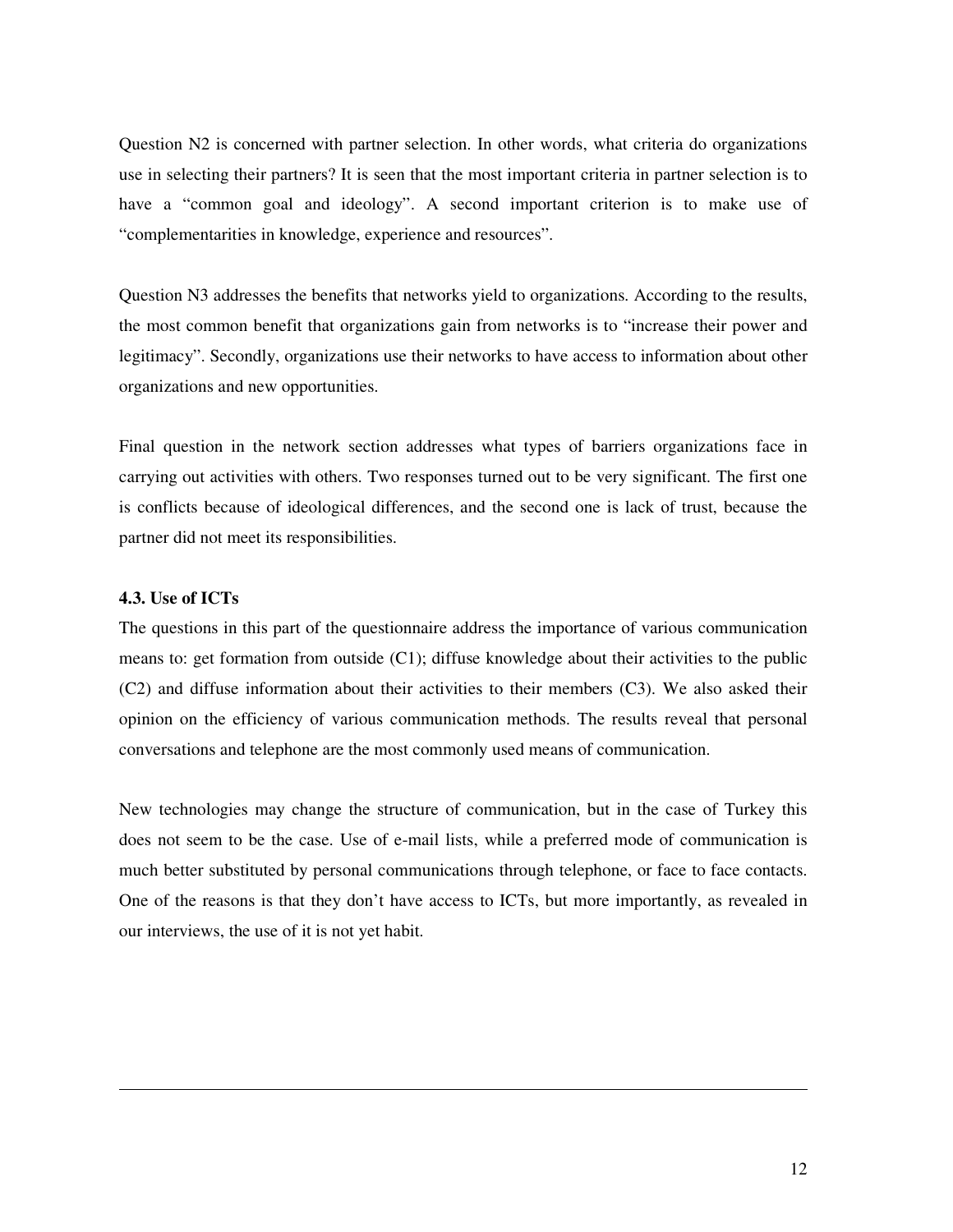# **Table 1**

|                                                                                    |        |                | Mean   |                                                                              |        |               | Mean   |
|------------------------------------------------------------------------------------|--------|----------------|--------|------------------------------------------------------------------------------|--------|---------------|--------|
|                                                                                    | Mean   | <b>Std Dev</b> | spread |                                                                              | Mean   | Std           | spread |
| P1 Field of Activity                                                               |        |                |        | N4 What are the type of barriers faced in carrying out projects with others? |        |               |        |
| Women's rights                                                                     | 4.0417 | 1,3345         | 3,0287 | Ideological differences                                                      |        | 2,5417 1,0400 | 2,2270 |
| Education                                                                          | 4,3750 | 1,0135         | 4,3167 | Different goals                                                              |        | 1,6250 0,9237 | 1,7592 |
| Health                                                                             | 3,2083 | 1,5317         | 2,0947 | Poor partner selection                                                       | 1,6250 | 0,9696        | 1,6759 |
| Labour force participation                                                         | 3,5833 | 1,5299         | 2,3422 | Environmental uncertainties                                                  |        | 1,6667 0,9631 | 1,7305 |
| Political participation                                                            | 3,2500 | 1,7754         | 1,8305 | The other party did not meet the responsibilities                            | 2,5000 | 1,2854        | 1,9450 |
| Violence                                                                           | 3,9583 | 1,6806         | 2,3554 | Difficulties in meeting                                                      | 2,2083 | 1,2847        | 1,7190 |
| Arts and culture                                                                   | 3,2083 | 1,5598         | 2,0569 | Communicaiton gaps                                                           | 1,6250 | 0,8754        | 1,8563 |
| <b>Others</b>                                                                      | 1,8333 | 1,5511         | 1,1820 | <b>Others</b>                                                                | 1,1667 | 0,4815        | 2,4228 |
| P <sub>2</sub> Activities                                                          |        |                |        | $C1$ How do you get informed about the activities of other woman NGOs?       |        |               |        |
| Physical support (money and other tangible means)                                  | 2.5417 | 1,3507         | 1.8818 | Personal links                                                               |        | 4,0417 0,6903 | 5.8553 |
| Consultancy                                                                        | 3,2083 | 1,5874         | 2,0211 | E-mail lists                                                                 |        | 4,2500 1,1132 | 3,8180 |
| Training                                                                           | 3,8750 | 1,2270         | 3,1582 | Media                                                                        | 2,9167 | 1,4421        | 2,0225 |
| Seminars / Conferences / Meetings                                                  | 4,3333 | 0,7614         | 5,6914 | General meetings                                                             |        | 3,7500 1,2938 | 2,8984 |
| Broadcasting knowledge                                                             | 3.5000 | 1.4446         | 2.4228 | Others                                                                       | 1,5833 | 1,3486        | 1.1740 |
| Arts and culture activities                                                        | 2,9167 | 1,2129         | 2,4048 | C <sub>2</sub> Which means do you use to diffuse knowledge to the public?    |        |               |        |
| Organizing                                                                         | 3,2917 | 1,6011         | 2,0559 | Media                                                                        |        | 2,5417 1,4738 | 1,7246 |
| Others                                                                             | 1,5417 | 1,2504         | 1,2330 | Seminars                                                                     |        | 2,7917 1,5598 | 1,7898 |
| N1 With which types of organizations do you participate in activities?             |        |                |        | E-mail lists                                                                 |        | 3,2917 1,6011 | 2,0559 |
| Other women's organizations                                                        | 3,6250 | 1,4390         | 2,5192 | <b>Brochures</b>                                                             |        | 3,0000 1,4446 | 2.0767 |
| Government agencies                                                                | 2,4167 | 1,1001         | 2,1968 | Web site                                                                     |        | 2,2083 1,6146 | 1,3677 |
| NGOs other than women's                                                            | 2,6250 | 1,0555         | 2,4869 | <b>TV</b>                                                                    |        | 2,5833 1,2482 | 2,0697 |
| Private companies                                                                  | 1,7083 | 0,9546         | 1,7896 | Personal links                                                               |        | 3,7083 1,0826 | 3,4253 |
| Universities / research centres                                                    | 2.9167 | 1,4116         | 2,0661 | <b>SMS</b>                                                                   | 1,9583 | 1,4289        | 1,3705 |
| Municipalities                                                                     | 2,6667 | 1,4039         | 1,8994 | Newspaper                                                                    | 2,9583 | 1,4590        | 2,0277 |
| International organizations                                                        | 3,0000 | 1,4744         | 2,0347 | Other                                                                        |        | 1,4583 1,1413 | 1,2778 |
| Media                                                                              | 2,6667 | 1,5511         | 1,7193 | C3 How do you inform your members about your activities?                     |        |               |        |
| Unions                                                                             | 2,1250 | 1,3290         | 1,5989 | Meetings                                                                     |        | 3,6250 1,5829 | 2.2902 |
| Chambers of commerce                                                               | 2,2500 | 1,3593         | 1,6552 | E-mails                                                                      | 2,9583 | 1,8992        | 1,5577 |
| Political parties                                                                  | 1,8750 | 1,3613         | 1,3773 | <b>Brochures</b>                                                             |        | 2,7917 1,7932 | 1,5568 |
| Others                                                                             | 1.1667 | 0.8165         | 1.4289 | Web site                                                                     | 1,8750 | 1.4540        | 1.2895 |
| N2 What are the importance of each of the following factors in selecting partners? |        |                |        | <b>SMS</b>                                                                   |        | 2,2500 1,5673 | 1.4356 |
| Personal acquintances                                                              | 3,1667 | 1,4646         | 2,1622 | Telephone                                                                    |        | 4,0417 1,1971 | 3,3763 |
| Previous collaboration experience                                                  | 3,8333 | 1,4346         | 2,6721 | Other means                                                                  |        | 1,7917 1,5030 | 1,1920 |
| Common goal and ideology                                                           | 4,2083 | 0,9771         | 4,3070 | C4 What are the effectiveness of following means of communication?           |        |               |        |
| References by commonly known parties                                               | 2,9167 | 1,3486         | 2,1627 | Telephone                                                                    |        | 4,1667 1,1672 | 3,5698 |
| Access to physical assets                                                          | 2,6667 | 1,3726         | 1,9428 | E-mails                                                                      |        | 3,8750 1,4836 | 2,6119 |
| Access to complementary knowledge /experience                                      | 4,1250 | 1,1539         | 3,5748 | <b>SMS</b>                                                                   |        | 1,9167 1,3486 | 1,4212 |
| Access to human capital                                                            | 3,2917 | 1,4885         | 2,2114 | O1 What are the critical factors for the success of projects?                |        |               |        |
| Access to a certain audience                                                       | 3.7917 | 1,3181         | 2.8767 | Funding                                                                      |        | 4,2917 1,0826 | 3,9641 |
| Strategic choice                                                                   | 2.6667 | 1.4646         | 1.8208 | Organizing                                                                   | 4,4167 | 0,9286        | 4,7562 |
| N3 Effect of partnerships: how do you rate the importance of each factor below?    |        |                |        | Creativity                                                                   |        | 4,1667 1,3406 | 3,1082 |
| Facilitate learning                                                                | 3,8333 | 1,3077         | 2,9313 | <b>Cultural Barriers</b>                                                     | 4,1250 | 1,1910        | 3,4635 |
| Facilitates access to information on new projects and activities                   | 3,8333 | 1,2740         | 3,0088 | <b>Legal Barriers</b>                                                        |        | 2,9583 1,7062 | 1,7338 |
| Facilitates access to information on organizations and people                      | 3,9583 | 1,2676         | 3,1226 | Spreading information about what we do to others                             |        | 4,2917 1,1971 | 3,5851 |
| Increases our power and legitimacy                                                 | 4,2174 | 0,9980         | 4,2258 | Predicting future conditions                                                 |        | 3,9583 1,3345 | 2.9662 |
| Experience in applying and carrying out projects                                   | 3,3750 | 1,5269         | 2,2103 | Finding partners                                                             | 3,8750 | 1.2959        | 2.9902 |
| Facilitates access to physical assets                                              | 2,5000 | 1,3188         | 1,8957 | Finding skilled human capital                                                | 4,3750 | 1,1726        | 3.7310 |
| Others                                                                             | 1,2500 | 0.8969         | 1,3938 | Experience                                                                   |        | 4,2917 1,0826 | 3,9641 |
|                                                                                    |        |                |        | Others                                                                       |        | 1,3333 1,1293 | 1.1807 |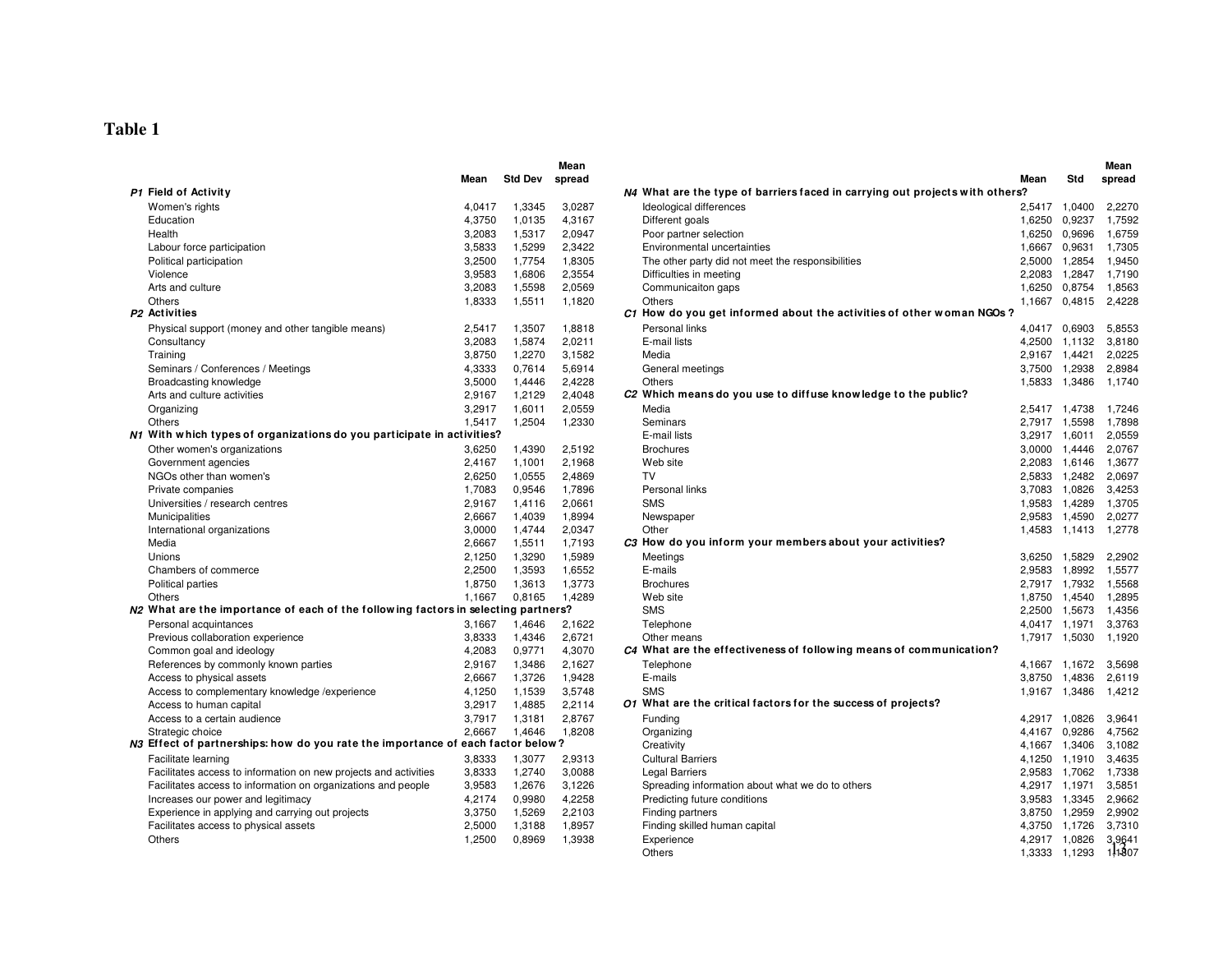

**Figure 2 Informal network among women's organizations**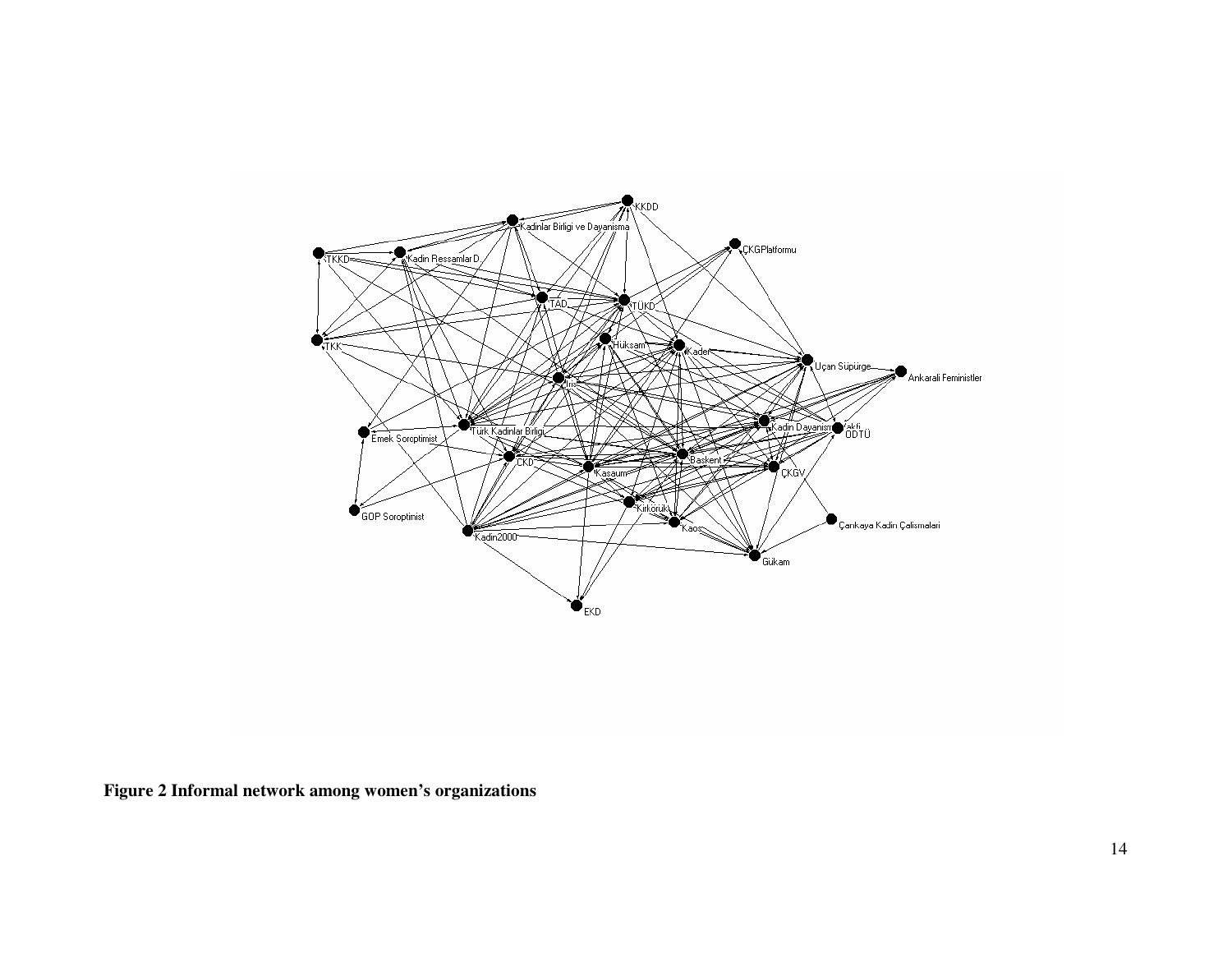

**Figure 3 Formal network among all organizations (***See Appendix for a list of organization names in English***)**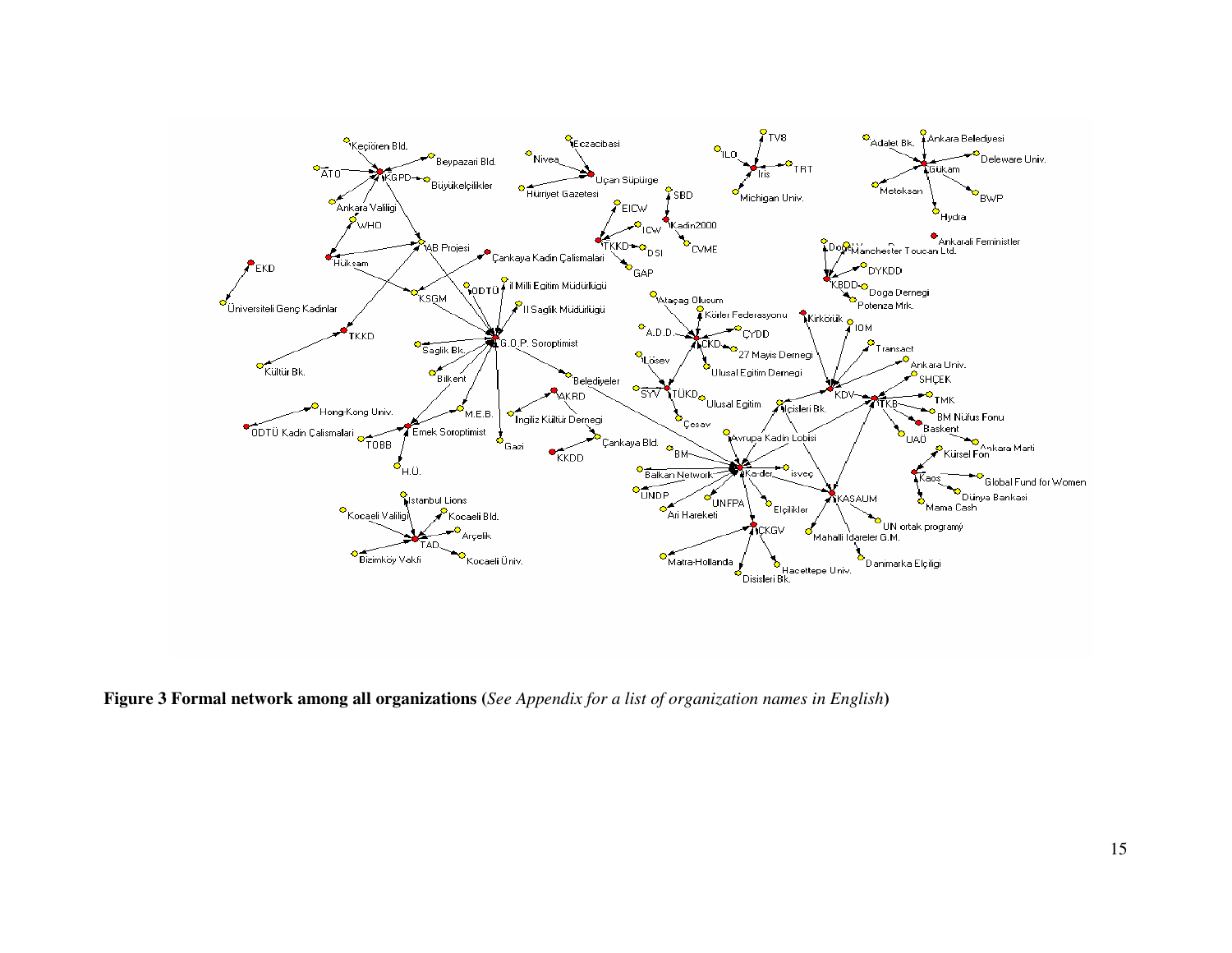

**Figure 4 Formal Network among women's organizations**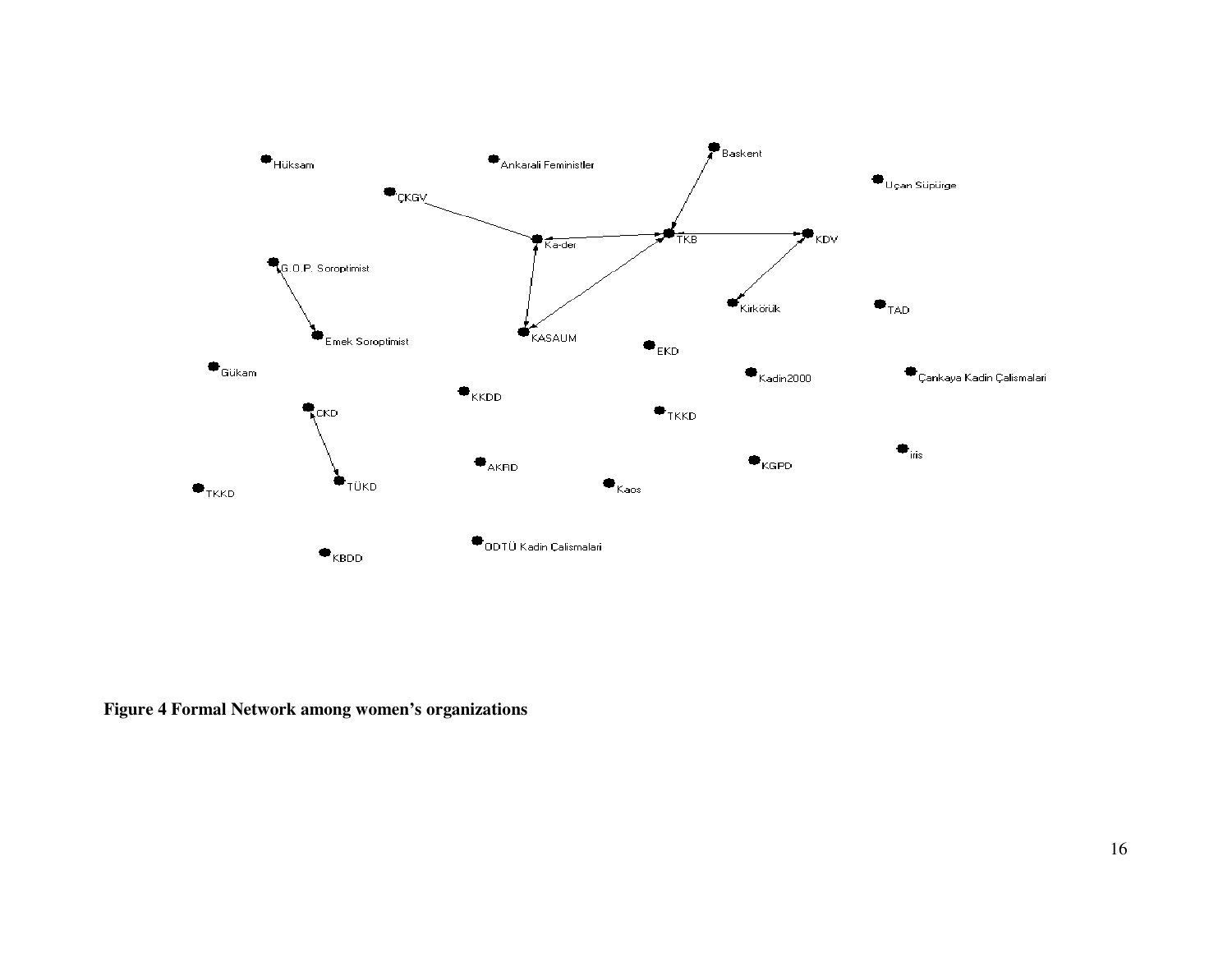# **3.5. Networks**

Figures 2, 3 and 4 show three networks that were constructed using the interview results. Figure 2 shows the informal network, showing who is friends who. The nodes in this network are confined to the woman's organizations in Ankara. Figure 3 shows the network of arms length relations, as indicated by the projects and campaigns of contracts more than 1 year. In this network, other organizations are included, like governmental organizations, other NGOs, universities, private companies, international organizations and the media. Finally Figure 4 shows a modified version of Figure 3, in which the links between women's organizations and all other types of organizations are deleted. Figure 4 demonstrates only the formal relations among women's organizations themselves.

When networks in Figures 2 and 4 are compared, it is seen that although women organizations are very intensively involved in informal relations and personal contacts, they hardly meet in the context of more formal and long term projects. This implies that friendships do not channel organizations to collaborate in the context of long term projects, which are more formal and dominated by arms length relations in nature. But more important than this mere observation is to analyse why do we observe such a pattern? After all, the theory on social networks reveal that, informal networks among people and organizations is the basis for established and long term relations which generate a certain value and effectiveness. In the pages that follow we discuss these results.

## **4. DISCUSSION**

Two observations that can be made regarding the networks that were constructed from the interviews. The first observation is that, women's organizations seem to have sparse formal networks, and the second is that their informal networks are very dense. Below we explore these observations in depth and offer some explanations.

# **4.1. Why are there sparse formal networks among women's organizations?**

 One way to unravel why women's organizations prefer to form partnerships with external organizations is to look closely at how they select their partners, and what criterion is critical in this choice. As revealed by the responses given to question N2 above, the most important criterion in partner selection are knowledge and experience of the partner (complementarities)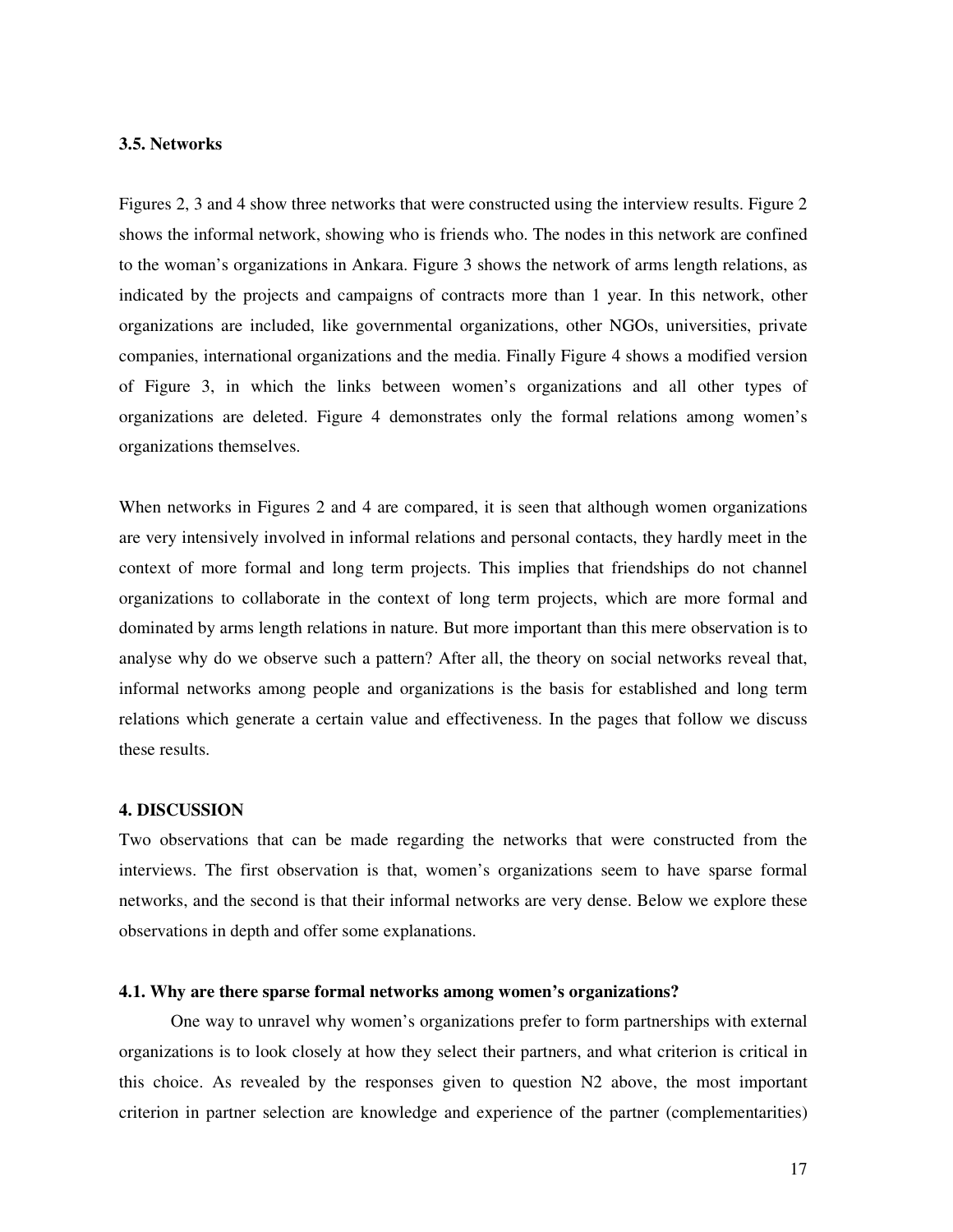and having common goals and similar ideologies with the partner. Two observations can be made based on the interviews. Firstly, women's organizations seem to exploit complementary knowledge and experiences in a better way through collaborations with non-women's organizations. Secondly, perceived differences in goals and ideologies might be a barrier to collaboration among women's organizations themselves. We explore each factor in turn.

# **4.1.1. The importance of Ideological Differences**

During the interviews, most of the interviewees stated either explicitly or implicitly that having a common ideology is very important in forming partnerships with other women's organizations. According to the discussions with interviewees, we observed that it is possible to distinguish between 4 groups of organizations according to their ideological positioning. The first group is composed of the organizations whose standing is more nationalist relative to others. For these organizations, being a supporter of Kemalist ideology is stated as a priority as far as their external relations are concerned. The second group is composed of organizations that mostly identify themselves with leftist premises, which are hesitant about forming collaborations with the first group. Thirdly, some organizations are moderately liberal and do not fall into any of these extreme cases and who are relatively flexible in their choice of partners, focusing primarily on functional targets, like promoting the economic state of women in general. Fourth group is a composite group who might fall into any of the above, but who explicitly target a certain group, as the Muslim women, Kurdish women or lesbians. A more elaborate discussion of particular tensions between these groups is out of the scope of this study. Here our aim is to emphasize the importance of perceived ideological differences in shaping relationships among women's organizations. The importance of perceived ideological differences is indeed confirmed in another survey question N4, which reveals that the most important barrier to collaboration is perceived ideological differences.

# **4.1.2 Complementarities among women's organizations**

According to Oliver (1991), one of the motives underlying inter-organizational collaboration is complementarities in knowledge, experience and skills. Measuring complementarities among women's organizations is not an easy task, because one needs to determine the basis upon which complementarities can be assessed. In our sample one way in which complementarities in terms of knowledge can be measured is to look closer at the specialization fields of the organizations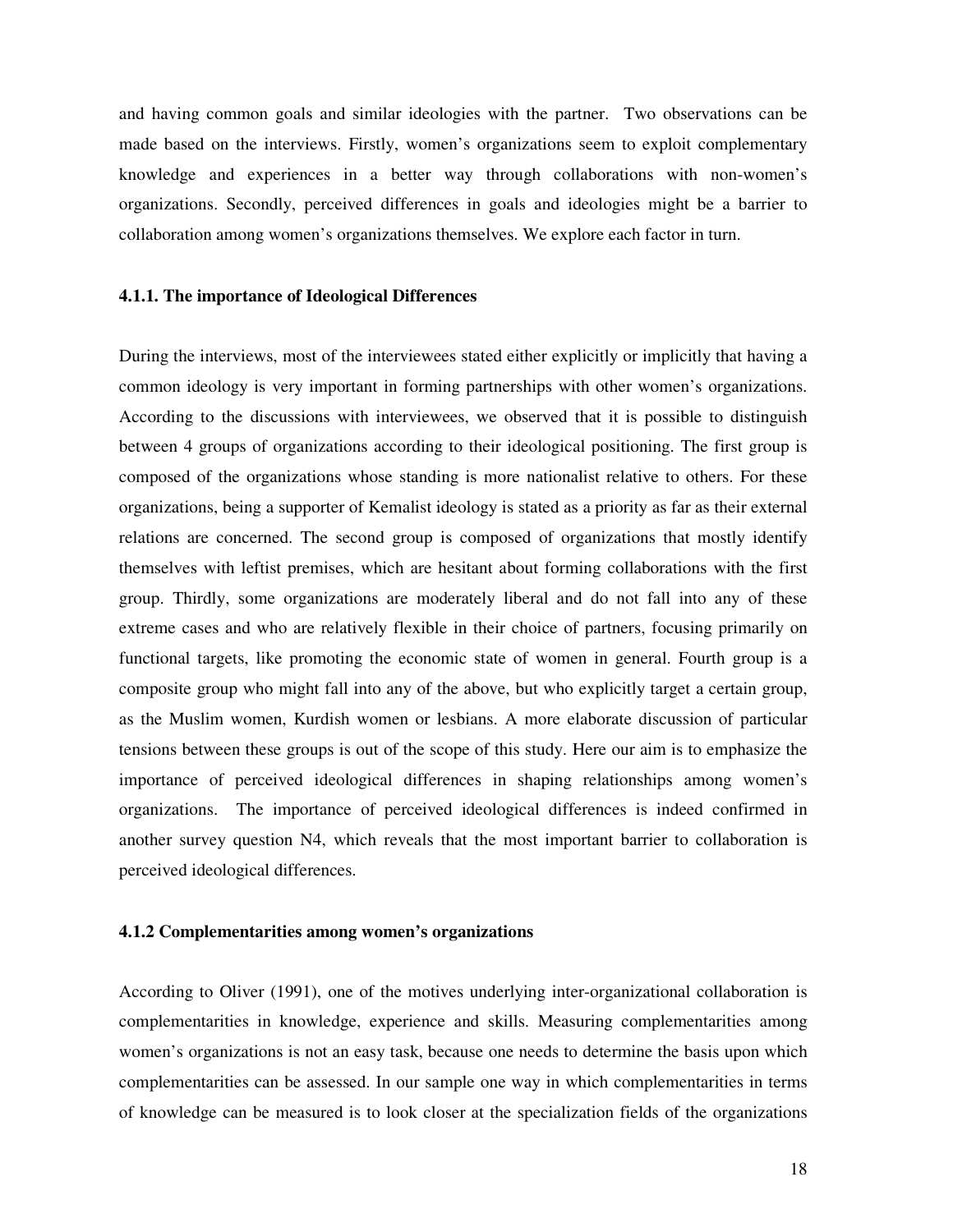(P1 and P2 in Table 1). The interviewees were asked to grade how important each field of activity in the mission statement of the organization is. The fields of activity are: 1. Women rights 2. Education 3. Political rights 4. Violence 5. Health 6. Labour force participation 7. Arts and culture.

In a world where an organization is perfectly specialized, we would expect one field to get the highest score, and others the lowest score. In a world in which the organization is the least specialized, it would give similar importance to all fields. We utilized these scores to calculate an index of similarity between the activities of any two organizations (See Appendix for the derivation of this index). A score of one means that the two organizations are identical to each other, and a score of zero means that they are completely different.

In Figure 5, it can be seen that majority of the organizations are highly similar to each other in terms of their activity fields. Such a similarity is not only observed for the fields in which they give importance, but also in the tools they use to achieve their goals, as seen in Table 1, question P2.



Figure 5 Similarities among women's organizations

One of the reasons that organizations are all very similar to each other, with few exceptions, is that most of them diversify into many different fields within the organization, and thus they avoid becoming a specialist on a certain dimension of woman issues in the country. One of the reasons underlying this pattern is that, in some cases an organization can undermine its targets to have access to funds or other benefits that would augment its reputation. Consequently organizations become more similar to each other, which may reduce complementarities that can be leveraged through external relations.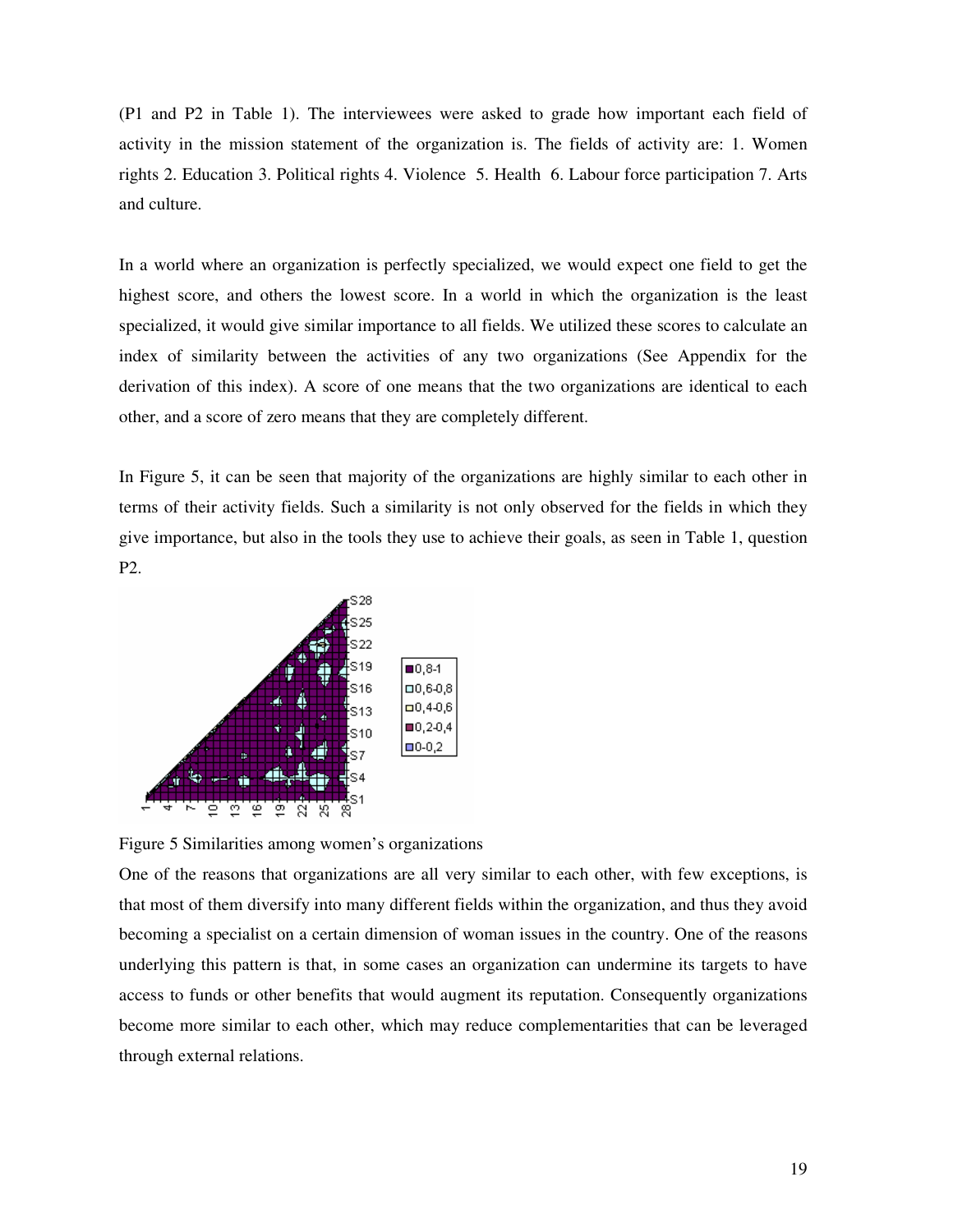According to Yanacopulos (2005) another reason that organizations diversify their activities is the fear of being dependent to other organizations. One way to explain the sparse formal networks among women's organizations is to consider the fear of lack of autonomy and increased dependence on other women's organizations.

Following Oliver (1991) in the context of inter-organizational relations, Figure 6 demonstrates types of activities arranged in terms of those which require less intensity and high autonomy, and others which necessitate high intensity and loss of autonomy. In personal meetings, organizations have high level of autonomy. However, loss of autonomy starts with exchange of resources. In the Turkish case, dense informal networks are those in which relations are composed of personal meetings, and which are of low intensity and high autonomy. On the other extreme are formal relations where organization starts losing autonomy and increases its dependence to others. When the benefits from accessing complementary resources outweigh the costs in terms of losing organizational autonomy organizations can have more tendency to be involved in formal exchanges with other organizations. In our case, majority of organizations deal with similar issues, and in terms of their specialization, organizations do not complement each other too much. In this case losing autonomy can be a significant cost since organizations can perceive that there are little benefits to be achieved from formal exchanges.

|                                                          | <b>Personal</b><br><b>Meetings</b>  | <b>Resource</b><br><b>Transfer</b>                                        | <b>Board</b><br>Interlocks Programs                                                                 | Joint                                                                                   | Written<br>Contracts                                                                          |                                              |
|----------------------------------------------------------|-------------------------------------|---------------------------------------------------------------------------|-----------------------------------------------------------------------------------------------------|-----------------------------------------------------------------------------------------|-----------------------------------------------------------------------------------------------|----------------------------------------------|
| <b>Low Intensity</b><br><b>High Autonomy information</b> | Informal<br>meetings to<br>exchange | Exchange of<br>resources like<br>personnel,<br>meeting rooms<br>equipment | Appointment of<br>external<br>constituents to<br>boards and/or<br>committees of<br>the organization | Joint work in<br>planning and<br>implementing<br>specific<br>programs and<br>activities | Written<br>agreement<br>pertaining to<br>personnel, client<br>referrals, service<br>provision | <b>High Intensity</b><br><b>Low Autonomy</b> |

Figure 6 Scale of inter-organizational intensity and autonomy loss. Source: Adopted from Oliver, C. (1991)

# **4. 2. Why dense informal networks?**

.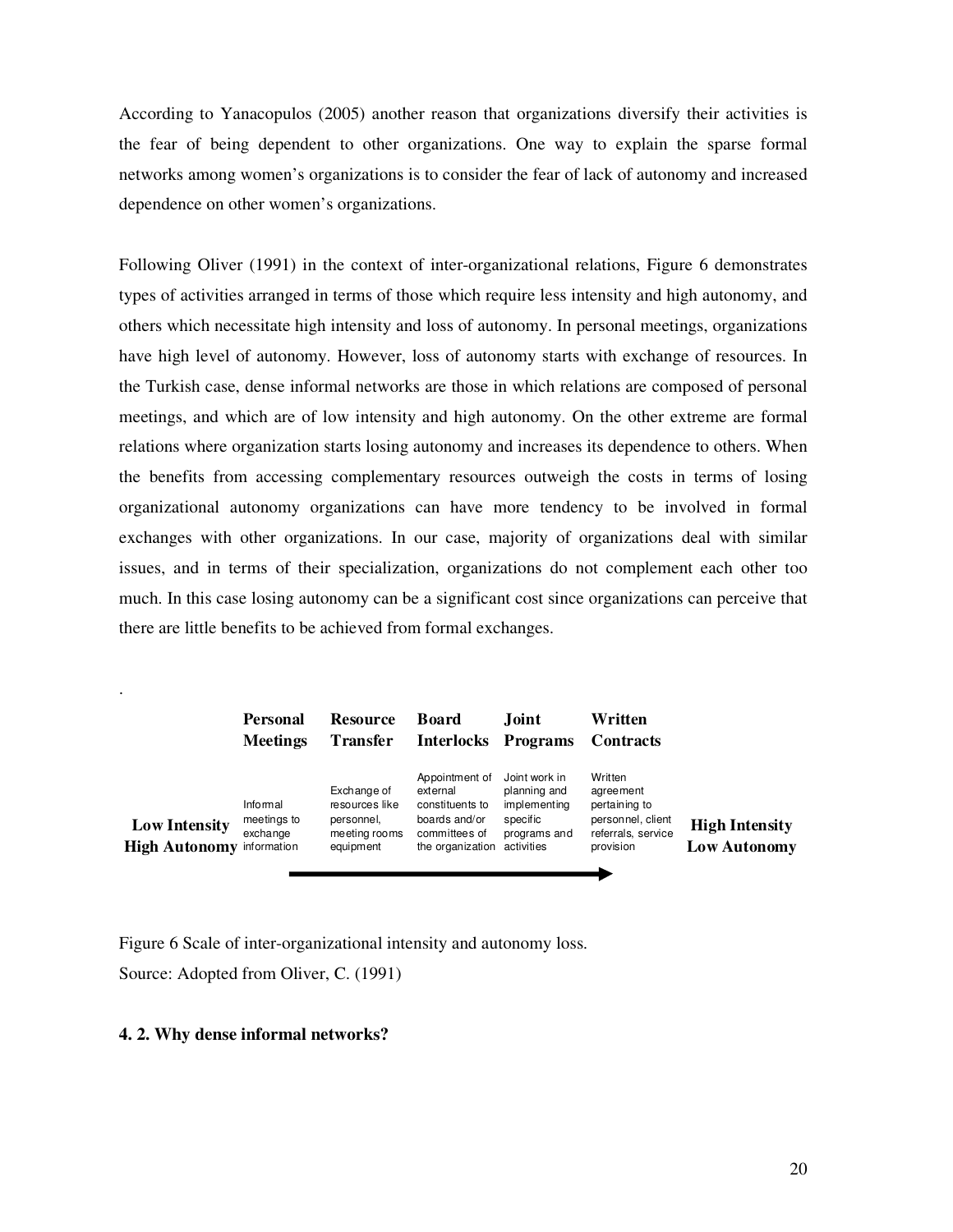Having identified the possible reasons underlying sparse formal networks among women's organizations, the question that we address next is concerned with the density of their informal networks. According to our interviews, the most important benefit they achieve from carrying out activities together is to increase their power and legitimacy (see question N4). If women's organizations have dense informal relations and sparse formal relations with each other, this might mean that to gain legitimacy and power, they use their informal relations with women's organizations, and formal relations with other organizations. This is understandable once we consider the importance of ideological differences in carrying out projects together as explained above. Having different ideologies is not a potential barrier for organizations to meet each other in campaigns, meetings, or other informal means of communication, because these activities are short term and do not carry any commitments. Moreover such short term activities are useful in terms of meeting new people, increasing people's linkages and widening their network while they do not carry the risk of being perceived as collaboration with an ideological opponent. For example, the NGO of "Muslim women" has a very central position in the informal network, despite the current tension in Turkey between secular and religious "sects" of the society. The sphere in which ideological differences manifest themselves most is not the informal relations, but rather the activity of signing a contract in the context of a publicly known project.

To summarise, based on our interviews three points can be underlined to explain why women's organizations in the Turkish case have a dense informal network and a sparse formal network:

- 1. They network informally because the perceived ideological differences which can be important barriers in formal relations do not impede having informal relations.
- 2. Dense informal network increases their legitimacy and popularity, without having to incur the costs of commitment to long term relations.
- 3. In partner selection for carrying out projects, complementarities in knowledge are important. Women's organizations might have little to contribute to each other, because most of them are diversified, and deal with similar issues. When this is the case, complementarities are exploited through partnerships with organizations other than Women's organizations.

# **5. Concluding Remarks**

There is a considerably widespread opinion among Turkish policy makers, scholars and public that networks among NGOs should be strengthened for increased effectiveness, and that currently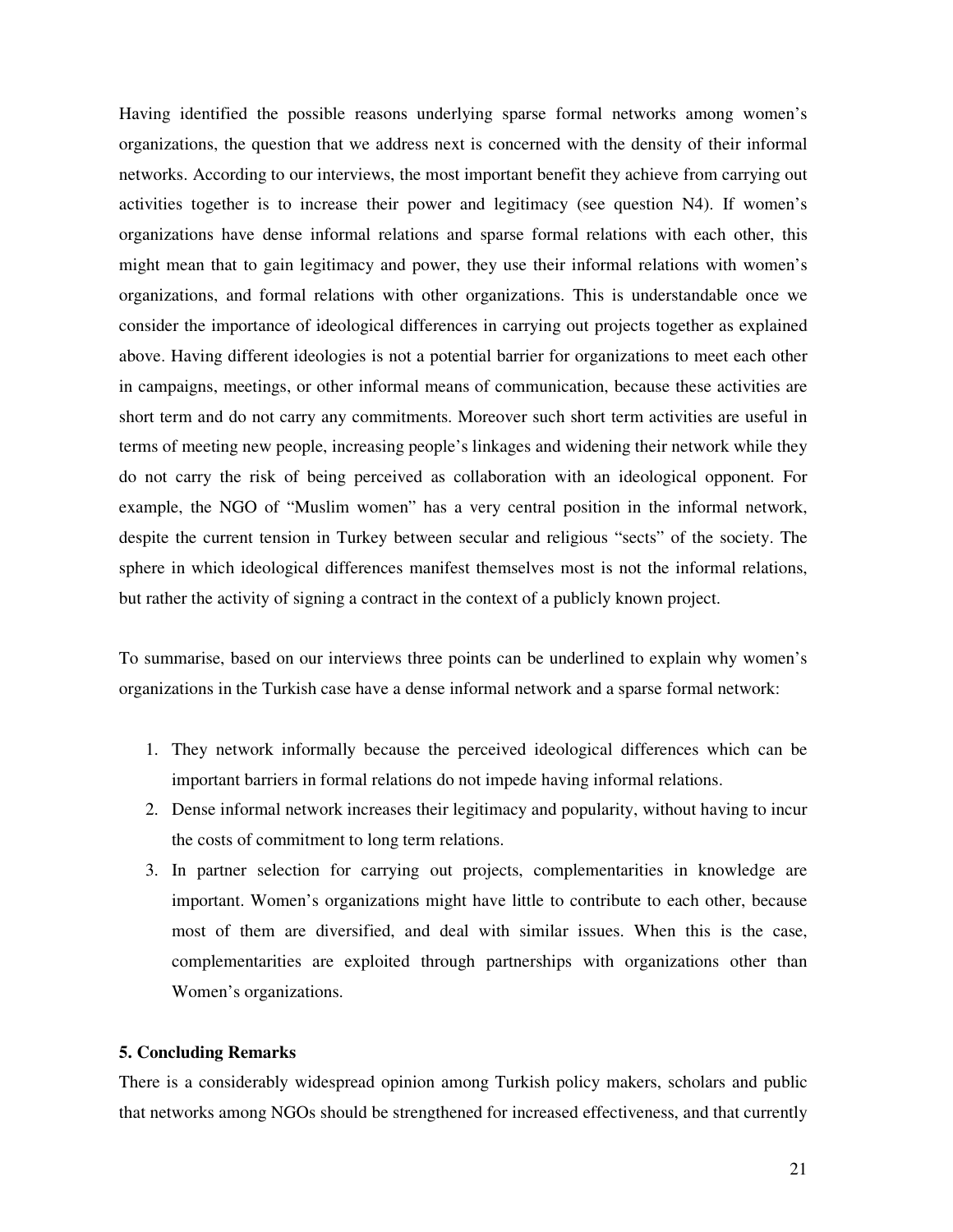these networks are not strong enough. The starting point of this research has been the question of whether this view of networks is can be demonstrated empirically, or is it simply the result of the increased popularity of the concept of networks in both academic and policy circles? Indeed, very little, if any empirical research exists in Turkey to demonstrate the effects, emergence, and problems that inter-organizational networks are faced with. In this regard, this study examines the results obtained from face to face interviews conducted with the active women's organizations in Ankara. During the interviews, we collected information on their external relations, and in particular information on whom they know and who they work with, what are the barriers to collaboration they face, what are the means of their communication. The results reveal that, in Turkey women's organizations have a very dense informal network. Nevertheless the interorganizational friendships are not transmitted to collaboration in the context of formal projects. Instead, most women's organizations prefer collaboration with those organizations other then women's. Possible explanations for this observation have been put forward. For example, perceived ideological differences act as an important barrier for different parties to commit resources within a project. Also, it was observed that most women organizations have similar specialties in terms of their knowledge base, which might make it difficult to leverage their complementarities fully.

# **References**

- Abelson, A. (2003) "NGO NETWORKS: Strength in Numbers?" Unpublished Paper, Bureau of Democracy, Conflict, and Humanitarian Assistance, Office of Private and Voluntary Cooperation.
- Achrol, R.S. (1996) 'Changes in the Theory of Interorganizational Relations in Marketing: Toward a Network Paradigm', *Journal of the Academy of Marketing Science*, 25, pp.56-71.
- Cardenas,S. and S. Richiedei (2000) Participatory Policy Processes in Turkey: A Case Study on the NGO Advocacy Network fo Women (KIDOG), 1995-1999. Washington, DC: US Agency for International Development and Policy Project.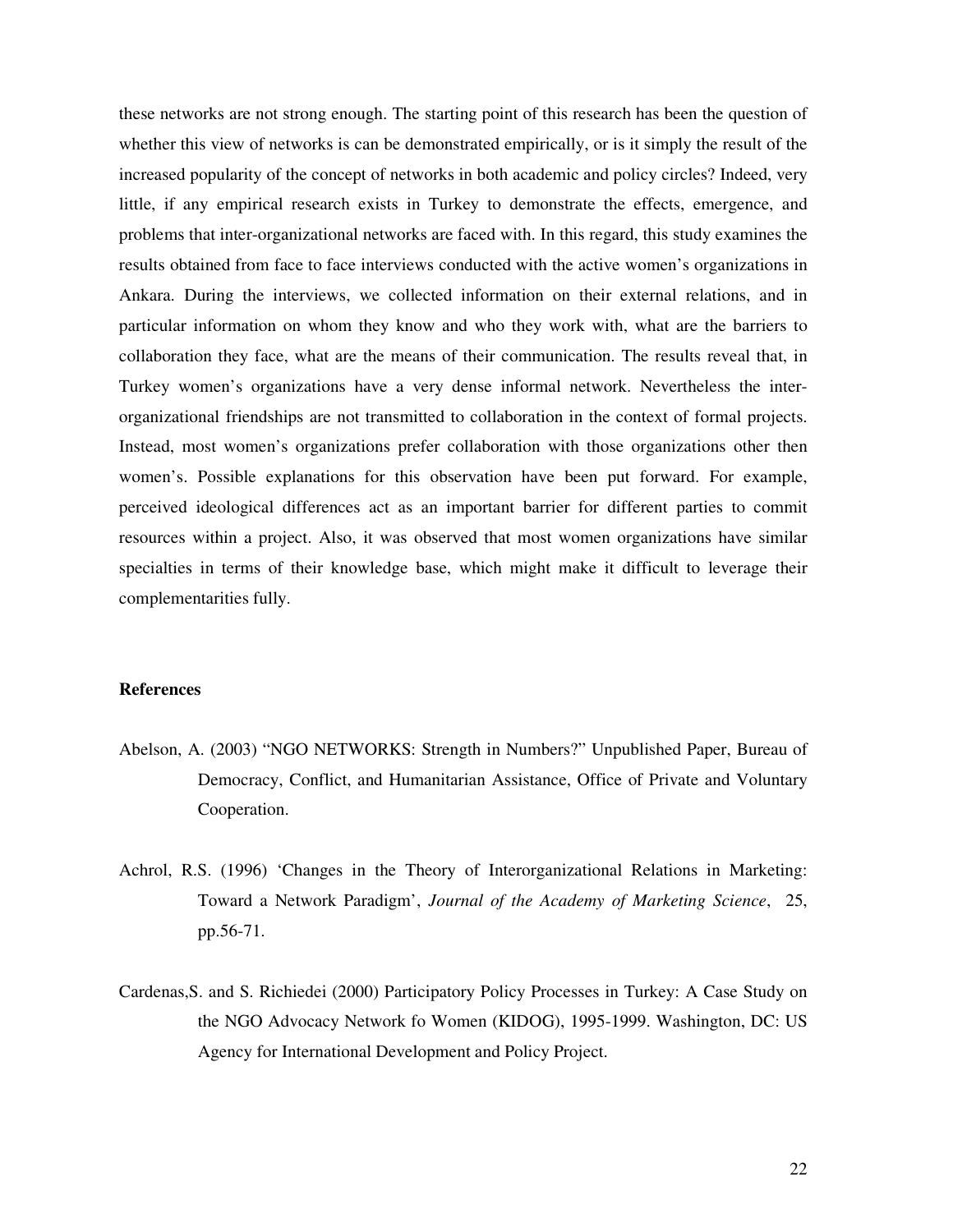- Ashman, D. , L.D. Brown and E. Zwick (1998) "The Strength of Strong and Weak Ties Building Social Capital for the Formation and Governance of Civil Society Resource Organizations", *Nonprofit Management and Leadership*, vol. 9, no. 2.
- Engel, P. (1993) *"Daring to share: Networking Among Non-Government Organizations"* in C.Alders,B.Harverkort and L.van Veldhuizen, Linking with Farmers: Networking for Low-External-Input and Sustainable Agriculture*.* Intermediate Technology Publications, London-England.
- Kentel, F. (2003) "Projeler, Projecilik ve Sivil Toplum Kuruluşları", XII. Symposium of Civil Society Organizations, Türkiye Ekonomik ve Toplumsal Tarih Vakfı Yayınları.
- Lasker Roz D., E.S. Weiss and R. Miller (2001) "Partnership Strategy: A Practical Framework for Studying and Strengthening the Collaborative Advantage", *The Milbank Quarterly*, 792. 179.
- Liebler, C. and M. Ferri (2004) "NGO Networks: Building Capacity in a Changing World" Bureau for Democracy, Conflict and Humanitarian Assistance, Office of Private and Voluntary Cooperation, U.S. Agency for International Development.
- Oliver, C. (1991) "Network Relations and Loss of Organizational Autonomy", *Human Relations*, 44, pp.943-961.
- Ranaboldo, C. and T. Pinzas (2003) *United We Stand…? A Study about Networks Involved in Sustainable Development*, Interchurch Organization for Development Cooperation ICCO.
- Rodríguez, J.A., F. Mérida, and J.L.C. Bosch (2004) "Creating Society: Networks of Organized Civil Society in Spain" XXIV International Sunbelt Social Network Conference, Portorož, Slovenia, May 12 - 16, 2004
- Stark, D., B. Vedres and L. Bruszt (2005) "Global links, Local Roots: Varieties of Transnationalization and Forms of Civic Integration*"*, *Center for Organizational Innovation Working Paper*, pp. 1-32.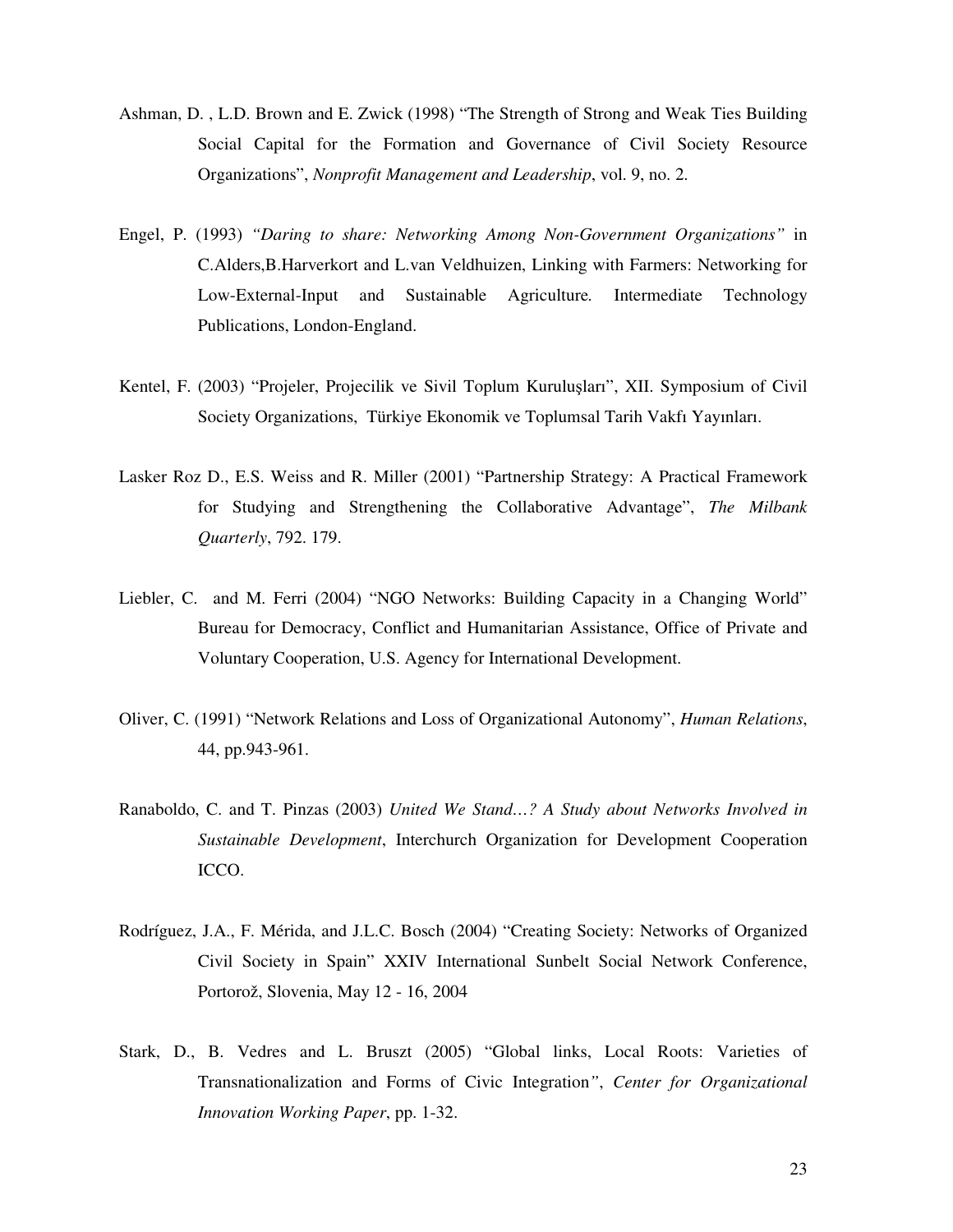- Starkey, P. (1998) "Networks for Development." The International Forum for Rural Transport and Development IFRID. London-England.
- STEP (2006) *Türkiye'de Sivil Toplum: Bir De*ğ*i*ş*im Süreci Uluslararası Sivil Toplum Endeksi Projesi Türkiye Ülke Raporu*, Tüsev Yayınları, No 39.
- Taschereau, S. and J. Bolger (2007) "Networks and Capacity", *European Center for Development Policy Management*, Discussion Paper No 58C.
- Yanacopulos, H. (2005) "The Strategies that Bind: NGO Coalitions and Their Influence*"*, *Global Networks*, 5, pp.93-110.

# **APPENDIX**

We measure relatedness among two NGOs by the cosine index. More specifically, the cosine index between two organizations n and m is given by;

$$
\cos(mn) = \frac{\sum_{i=1}^{K} \gamma^{ni} \gamma^{mi}}{\sqrt{\sum_{i=1}^{K} \gamma^{ni^2}} \sqrt{\sum_{i=1}^{K} \gamma^{mi^2}}}
$$

Where  $\gamma^{ij}$  denotes the weight of activity j within the activities that organization i is involved in. Obviously, if two NGOs are interested in the same fields equally, cosine index would be one, and if there is no common interest between the two NGOs, cos(mn)=0. Other cases fall in between the two extremes. Therefore, high cosine values indicate increased relatedness between two NGOs, in terms of similarity in their fields.

List of Acronyms and Names of Institutions Shown as Nodes in Networks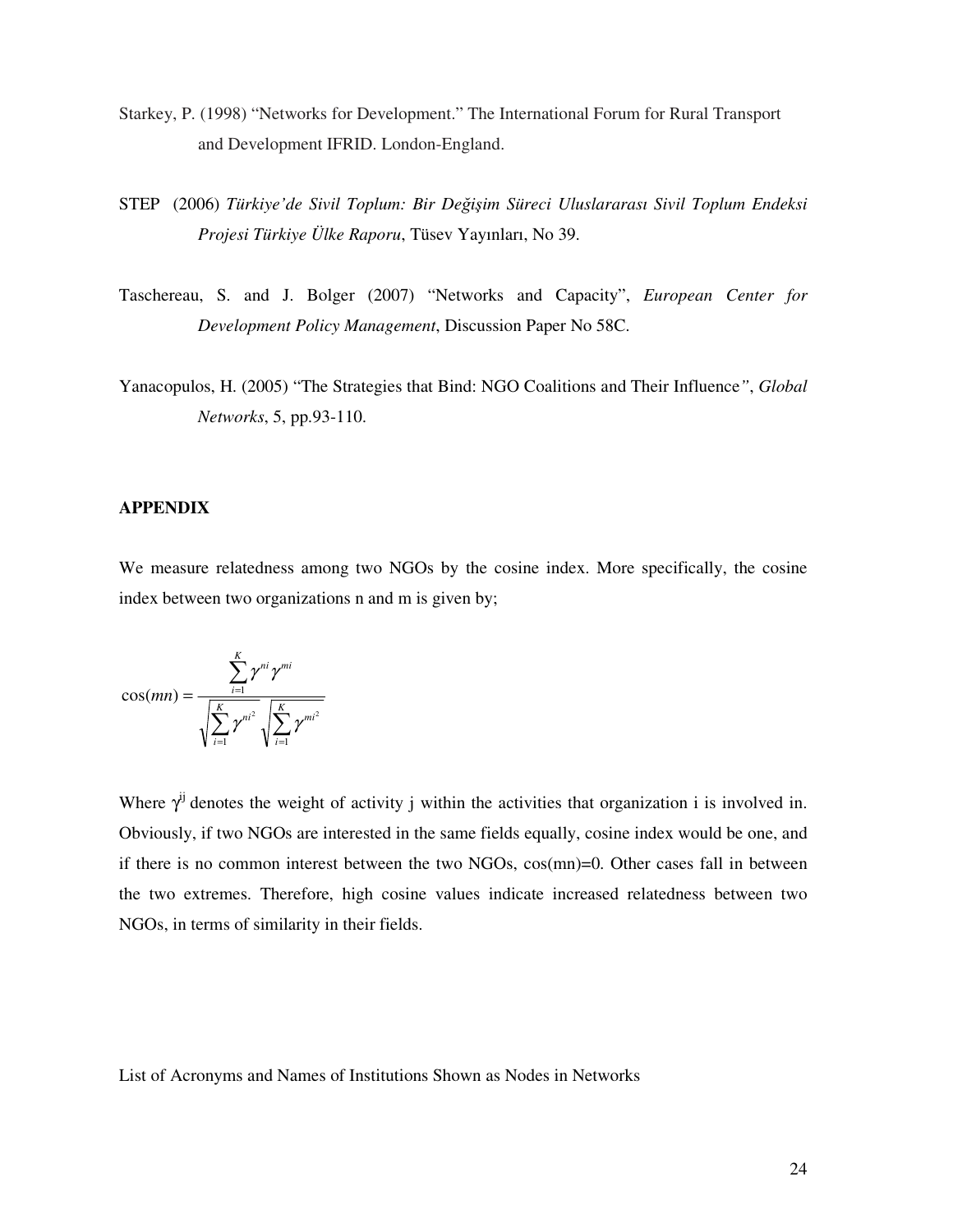### **Acronym and / or Original Name of Organization**

27 Mayıs Derneği 27 May AssociationA.D.D.- Atatürkçü Düşünce DerneğiAB EUAdalet BakanlığıAKRD- Ankara Kadın Ressamlar DerneğiAmnesty InternationalAnkara BelediyesiAnkara Martı Özel Eğitim ve Rehabilitasyon MerkeziAnkara UniversitesiAnkara ValiliğiAnkaralı Feministler- Ankaralı FeministlerArçelikArı HareketiAtaçağ OluşumuATO - Ankara Ticaret OdasiAvrupa Kadın LobisiBalkan NetworkBaşkent- Başkent Kadın Platformu Derneği The Women Platform of the Capital Woman NGO Beypazarı BelediyesiBilkent ÜniversitesiBizimköy VakfıBM- Birleşmiş MilletlerBM Nüfus Fonu-BPW-Uluslar arası İş ve Meslek Sahibi Kadınlar Derneği Çankaya BelediyesiÇankaya Kadın ÇalışmalarıÇESAV- Çevre Eğitim Sağlık ve Sosyal Yardımlaşma VakfıCKD- Cumhuriyet Kadınları Derneği-ÇKGV- Çağdaş Kadın ve Gençlik Vakfı Toplum Merkezi- Contemporary Women and Youth FederationCVME-<br>
Research and Support Center for Victims of Maltreatment ÇYDD- Çağdaş Yaşamı Destekleme Derneği Association of Support of Contemporary Living NGODanimarka ElçiliğiDeleware Univ- Deleware UniversityDışişleri BakanlığıDoğa DerneğiDoğal Yaşam DerneğiDSİ- Devlet Su İşleriDünya Bankası- World Bank

## **Organization Name in English Type of Organization**<br>
27 May Association<br>
27 May Association n NGO Association of Ataturk's Thought U<br>
International<br>
P. 11. November 2008 Ministry of Justice The Association of Women ArtistsAmnesty International Municipality of Ankara Ankara Marti Education and Rehabilitation Centery University Ankara University Mayor of Ankara Ankara Feminist Group Private Business Private Business Private Education GroupPrivate Education Group Ankara Chamber of Commerce European Woman Lobbyk Balkan Network International Municipality of Beypazarı Bilkent University Bizimkoy Foundationn NGO s International United Nations United Nations Population FundUnited Nations Population Fund<br>
Business and Proffesional Woman<br>
International
International Municipality of Cankaya Research Center Cankaya University Women Studies CESAV Environment, Education, Health and Social Support NGOn Woman NGO Association of Republican Womenn Woman NGO k International Embassy of Denmark Delaware University University Ministry of Foreign Affairs Doga Dernegi NGO Association of Natural Lifee NGO General Directorate of State Hydraulic Works k World Bank International

 $NGO$ International Public Institution Woman NGOInternational Public Institution NGO Public Institution Woman NGO**Private Business**  Private Business Public Institution International **Public Institution** University<br>NGO Public InstitutionInternational Public Institution<br>NGO  $NGO$ **Public Institution**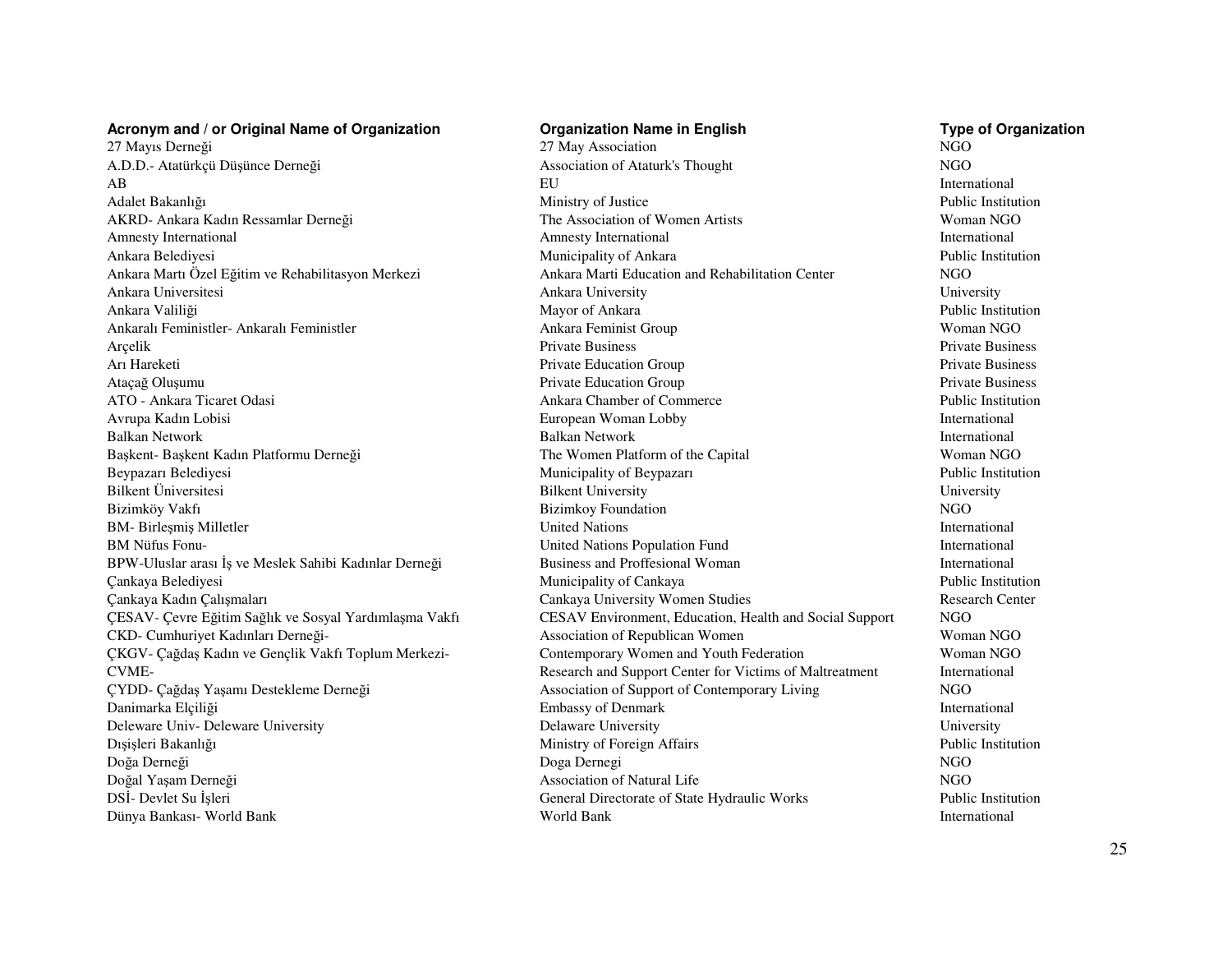### **Acronym and / or Original Name of Organization**

DYKDD- Doğal Yaşamı Koruma Kültür ve Dayanışma Derneği ECICW EUROPEAN EUROPEAN EUROPEAN EUROPEAN EUROPEAN EUROPEAN EUROPEAN EUROPEAN EUROPEAN EUROPEAN EUROPEAN EUROPEAN EUROPEAN EUROPEAN EUROPEAN EUROPEAN EUROPEAN EUROPEAN EUROPEAN EUROPEAN EUROPEAN EUROPEAN EUROPEAN EUROPEAN EczacıbaşıEKD- Emekçi Kadınlar Derneği-ElçiliklerG.O.P. soroptimist- GaziOsman Paşa Soroptimistleri Derneği- G.O.P. Federation of Soroptimist Clubs Woman NGOGAP- Güneydoğu Anadolu Projesi South-Eastern Anatolian Project Gazi ÜniversitesiGlobal Fund for WomenGükam- Gazi Üniversitesi Kadın Çalışmaları Araştırma ve Uygulama H.Ü. Hacettepe ÜniversitesiHong- Kong UniversityHüksam- Hacettepe Üniversitesi Kadın Sorunları Arastırma ve Hürriyet GazetesiHydra Private Business Private Business İçişleri BakanlığıICW- Uluslar arası Kadın Konseyiİl Milli Eğtiim Müdürlüğüİl Sağlık MüdürlüğüILO- International Labor Organizationİngiliz Kültür Derneğ<sup>i</sup>IOM- International Organization for Migrationİris- İris Eşitlik Gözlem Grubu- IRISİstanbul Lions KulübüKa-der- Kadın Adayları Destekleme ve Eğitme Derneği- KADERKadın2000- Woman 2000KAOS- Kaos GL Kültürel Araştırmalar ve Dayanışma Derneği-<br>
Kaos GL Association KASAUM-<br>
Ankara University Women's Studies Research Center KBDD- Kadınlar Birliği ve Dayanışma Derneği-KDV- Kadın Dayanışma Vakfı- Foundation for Women's Solidarity Women's Solidarity Keçiören BelediyesiKGPD- Kadın ve Gençlik Platformu Derneği- The Association of Women and Youth PlatformKırkörük- KirkorukKKDD- Kadınları Koruma ve Dayanışma Derneği-Kocaeli BelediyesiKocaeli ÜniversitesiKocaeli ValiliğiKörler Federasyonu

 **Organization Name in English Type of Organization** Private BusinessPrivate Business<br>The Federation of Woman Workers<br>Woman NGO Consulates International Gazi UniversityGlobal Fund for Women<br>
Gazi University Women's Stufies Research Center<br>
Research Center

Research Center Hacettepe UniversityHong Kong University<br>
Hacettepe University Women Studies Research Center<br>
Research Center

Research Center Hurriyet Newspaperr Media Ministry of Internal Affairs International Council of WomenLocal Directorate of National Education<br>
Local Directorate of Health<br>
Public Institution Local Directorate of Health The Turco British AssociationS Woman NGO ii in the Instanbul Lions and the Instanbul Lions and the Instanbul Lions and the Instanbul Lions and Instanbul Lions and Instanbul Lions and Instanbul Lions and Instanbul Lions and Instanbul Lions and Instanbul Lions and R Woman NGO 0 Woman NGO n Woman NGO Association for Union and Solidarity of Womenn Public Institution Municipality of KeciorenKirkoruk Woman NGO<br>Association for the Protection of Women NGO<br>Woman NGO Municipality of Kocaeli Kocaeli University Kocaeli MayorFederation of the Blind NGO

**International**  Woman NGOInternational **Public Institution** University<br>International University<br>University **Private Business**  Public InstitutionInternational<br>Public Institution International International International<br>Woman NGO Woman NGO Research Center Woman NGOWoman NGO Woman NGO Woman NGOPublic Institution University Public Institution